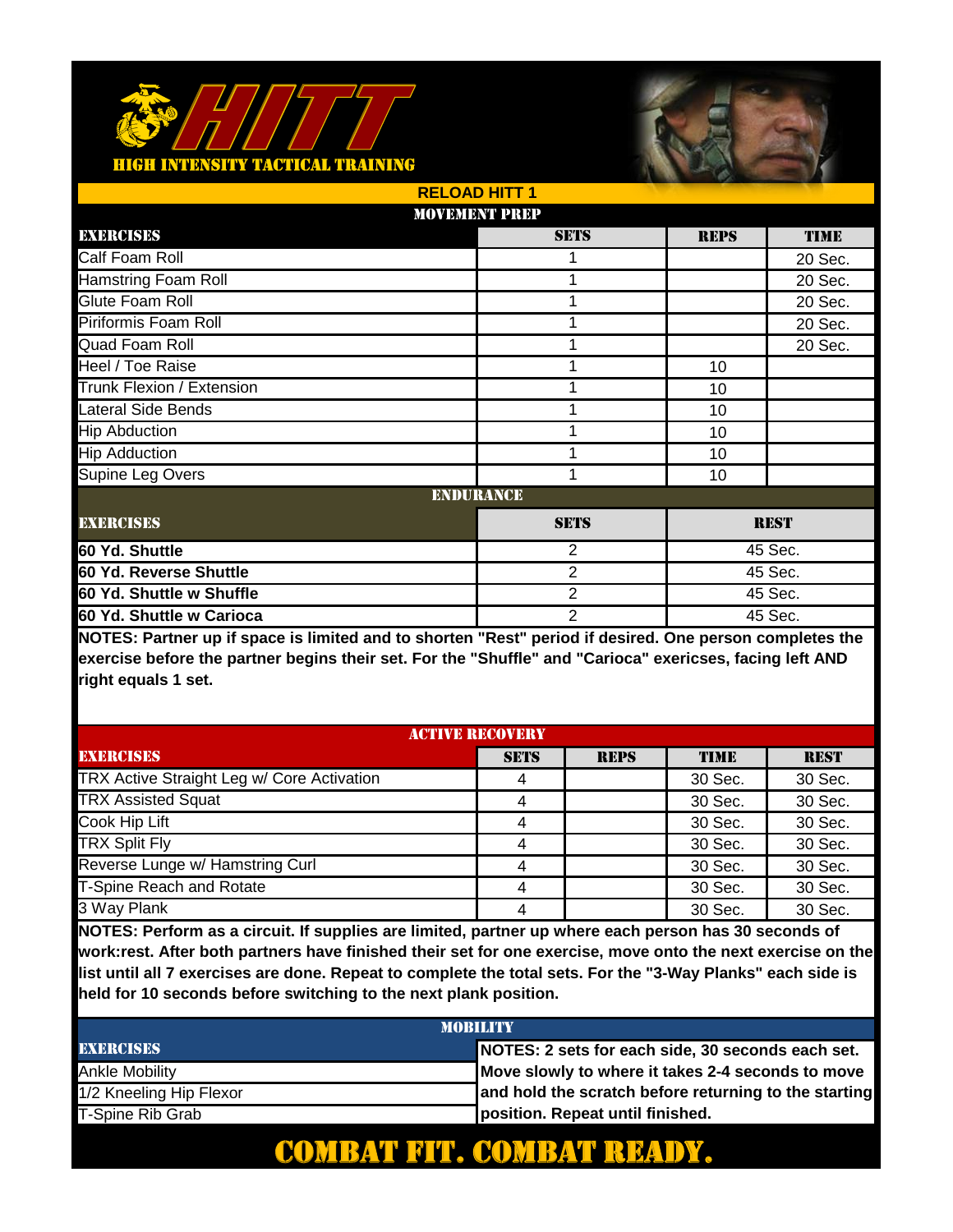

|                             | <b>RELOAD HITT 2</b> |                |             |             |  |
|-----------------------------|----------------------|----------------|-------------|-------------|--|
|                             | <b>MOVEMENT PREP</b> |                |             |             |  |
| EXERCISES                   |                      | <b>SETS</b>    | <b>REPS</b> | <b>TIME</b> |  |
| Calf Foam Roll              |                      |                |             | 20 Sec.     |  |
| Quad Foam Roll              |                      | 1              |             | 20 Sec.     |  |
| Lower Back Foam Roll        |                      | 1              |             | 20 Sec.     |  |
| <b>Upper Back Foam Roll</b> |                      | 1              |             | 20 Sec.     |  |
| Lat Foam Roll               |                      | 1              |             | 20 Sec.     |  |
| Arm Circles                 |                      |                | 10          |             |  |
| Heel / Toe Raise            |                      | 1              | 10          |             |  |
| <b>Knee Circles</b>         |                      |                | 10          |             |  |
| Trunk Flexion / Extension   |                      | 1              | 10          |             |  |
| Prone Leg Overs             |                      | 1              | 10          |             |  |
| Supine Leg Overs            |                      | 1              | 10          |             |  |
|                             | <b>ENDURANCE</b>     |                |             |             |  |
| <b>EXERCISES</b>            |                      | <b>SETS</b>    | <b>REST</b> |             |  |
| 60 Yd. Shuttle              |                      | 2              |             | 45 Sec.     |  |
| 60 Yd. Shuttle w Shuffle    |                      | 2              | 45 Sec.     |             |  |
| 60 Yd. Shuttle w Carioca    |                      | $\overline{2}$ |             | 45 Sec.     |  |
| 60 Yd. Chest Press Sprawl   |                      | $\overline{2}$ | 30 Sec.     |             |  |

**NOTES: If space is limited partner up. Partners will time the runner's "Rest" period. For the "Shuffle" and "Carioca," facing left AND right is 1 set. For the "Sprawl," partners that are catching/placing the med ball should take only a few steps back so that there is at least 8 passes before reaching the 60 yard mark.**

| <b>ACTIVE RECOVERY</b>              |             |             |             |             |
|-------------------------------------|-------------|-------------|-------------|-------------|
| <b>EXERCISES</b>                    | <b>SETS</b> | <b>REPS</b> | <b>TIME</b> | <b>REST</b> |
| <b>TRX Hip Hinge</b>                | 4           |             | 30 Sec.     | 30 Sec.     |
| <b>TRX Assisted Bottom Up Squat</b> | 4           |             | 30 Sec.     | 30 Sec.     |
| Split Squat Med Ball Chest Pass     | 4           |             | 30 Sec.     | 30 Sec.     |
| <b>TRX Split Fly</b>                | 4           |             | 30 Sec.     | 30 Sec.     |
| Half Kneeling Curl to Press         | 4           |             | 30 Sec.     | 30 Sec.     |
| Half Kneeling with Rotation         | 4           |             | 30 Sec.     | 30 Sec.     |
| <b>Mountain Climber</b>             | 4           |             | 30 Sec.     | 30 Sec.     |

**NOTES: Performed as a circuit. If supplies are limited, partner up where each person has 30 seconds of work:rest. After both partners have finished their set for one exercise, move onto the next exercise on the list until all 7 exercises are done. Repeat to complete the total sets. For the "Split Squat" and "Half Kneeling" exercises, alternate to the other side on the next set, and keep alternating till total sets are complete.** 

| <b>MORILITY</b>  |                                                       |  |  |
|------------------|-------------------------------------------------------|--|--|
| <b>EXERCISES</b> | NOTES: 2 sets for each side, 30 seconds each set.     |  |  |
| T-Spine Rib Grab | Move slowly to where it takes 2-4 seconds to move     |  |  |
| Elbow to Instep  | and hold the scratch before returning to the starting |  |  |
| Ankle Mobility   | position. Repeat until finished.                      |  |  |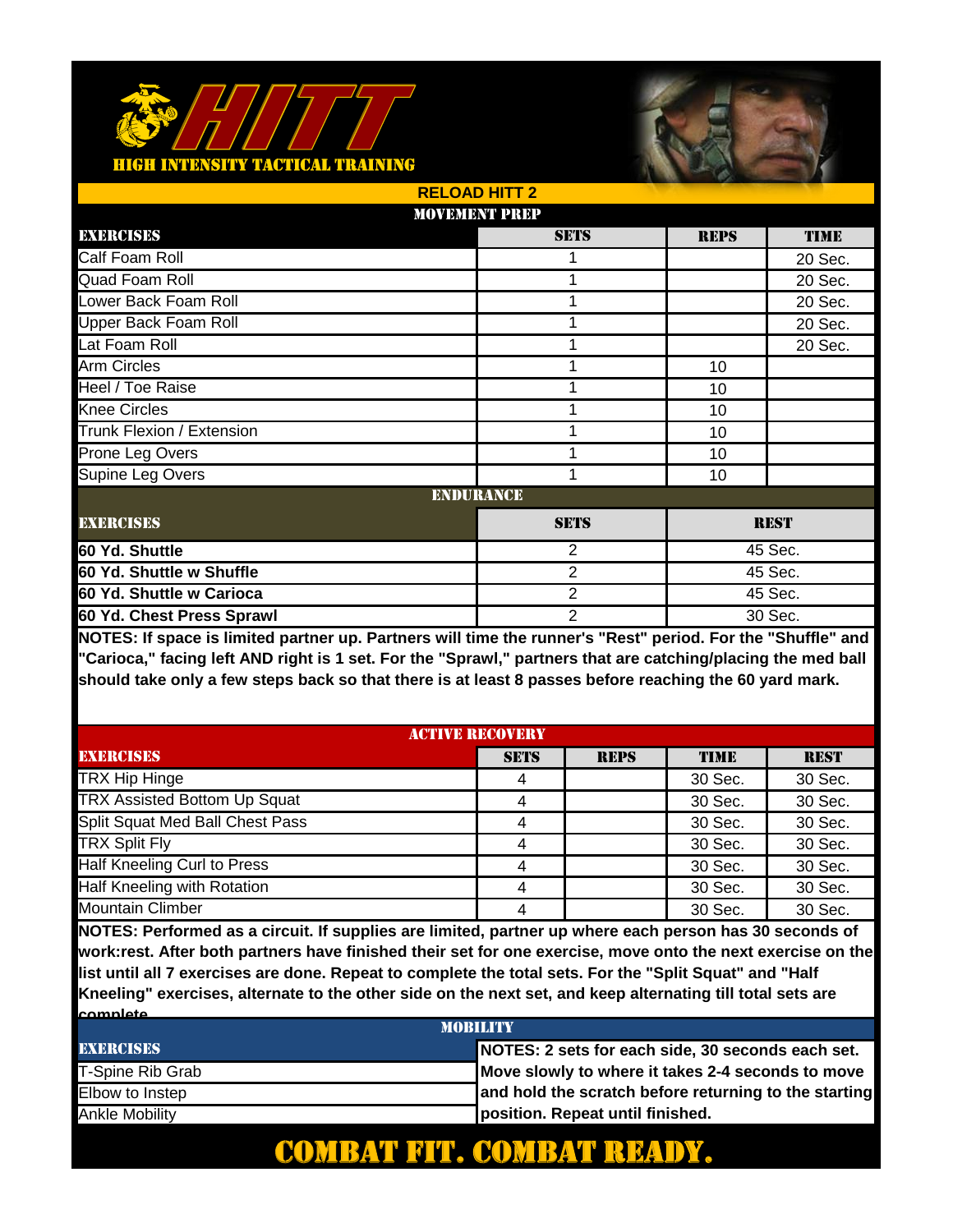

|                                | <b>RELOAD HITT 3</b> |                |             |             |  |
|--------------------------------|----------------------|----------------|-------------|-------------|--|
|                                | <b>MOVEMENT PREP</b> |                |             |             |  |
| EXERCISES                      |                      | <b>SETS</b>    | <b>REPS</b> | <b>TIME</b> |  |
| Calf Foam Roll                 |                      |                |             | 20 Sec.     |  |
| Quad Foam Roll                 |                      | 1              |             | 20 Sec.     |  |
| Inner Thigh Foam Roll          |                      | 1              |             | 20 Sec.     |  |
| <b>TFL Foam Roll</b>           |                      | 1              |             | 20 Sec.     |  |
| Lat Foam Roll                  |                      | 1              |             | 20 Sec.     |  |
| Lateral Side Bends             |                      |                | 10          |             |  |
| Trunk Flexion / Extension      |                      | 1              | 10          |             |  |
| Prone Leg Overs                |                      | 1              | 10          |             |  |
| Supine Leg Overs               |                      | 1              | 10          |             |  |
| <b>Fire Hydrants</b>           |                      | 1              | 10          |             |  |
| <b>Arm Circles</b>             |                      | 1              | 10          |             |  |
|                                | <b>ENDURANCE</b>     |                |             |             |  |
| <b>EXERCISES</b>               |                      | <b>SETS</b>    | <b>REST</b> |             |  |
| 60 Yd. Reverse Shuttle         |                      | $\overline{2}$ |             | 45 Sec.     |  |
| 60 Yd. Shuttle w Shuffle       |                      | 2              | 45 Sec.     |             |  |
| 60 Yd. Reverse Carioca Shuttle |                      | $\overline{2}$ |             | 45 Sec.     |  |
| 10 Yd. Crossover Runs          |                      | $\overline{2}$ | 45 Sec.     |             |  |

**NOTES: If space is limited or shorter rest period is desired, partner up. When one person finishes their first set, the partner will start their set, and vice versa. For the "Carioca" and "Crossover" exercises, facing left AND right equals 1 set.** 

| <b>ACTIVE RECOVERY</b>             |             |             |         |             |
|------------------------------------|-------------|-------------|---------|-------------|
| <b>EXERCISES</b>                   | <b>SETS</b> | <b>REPS</b> | TIME    | <b>REST</b> |
| TRX Hip Hinge (Single Leg)         | 4           |             | 30 Sec. | 30 Sec.     |
| TRX Split Squat (w/T Deltoid Fly)  |             |             | 30 Sec. | 30 Sec.     |
| <b>TRX Hip Press</b>               | 4           |             | 30 Sec. | 30 Sec.     |
| <b>TRX Overhead Back Extension</b> | 4           |             | 30 Sec. | 30 Sec.     |
| <b>TRX Cossack</b>                 |             |             | 30 Sec. | 30 Sec.     |
| <b>TRX Long Torso Stretch</b>      |             |             | 30 Sec. | 30 Sec.     |
| TRX Hurdle Step w/Core Activation  |             |             | 30 Sec. | 30 Sec.     |

**NOTES: Performed as a circuit. If supplies are limited, partner up where each person has 30 seconds of work:rest. After both partners have finished their set for one exercise, move onto the next exercise on the list until all 7 exercises are done. Repeat to complete the total sets. For the "Single Leg, Split Squat" and "Hurdle Step" exercises, alternate to the other side on the next set, and keep alternating till total sets are complete.** 

| <b>MORILITY</b>  |                                                      |  |  |
|------------------|------------------------------------------------------|--|--|
| <b>EXERCISES</b> | NOTES: 2 sets for each side, 30 seconds each set.    |  |  |
| Ankle Mobility   | For "Bretzal" stretch, hold for set time. For the    |  |  |
| Elbow to Instep  | others, move slow, hold for a few seconds, return to |  |  |
| <b>Bretzal</b>   | start, and repeat.                                   |  |  |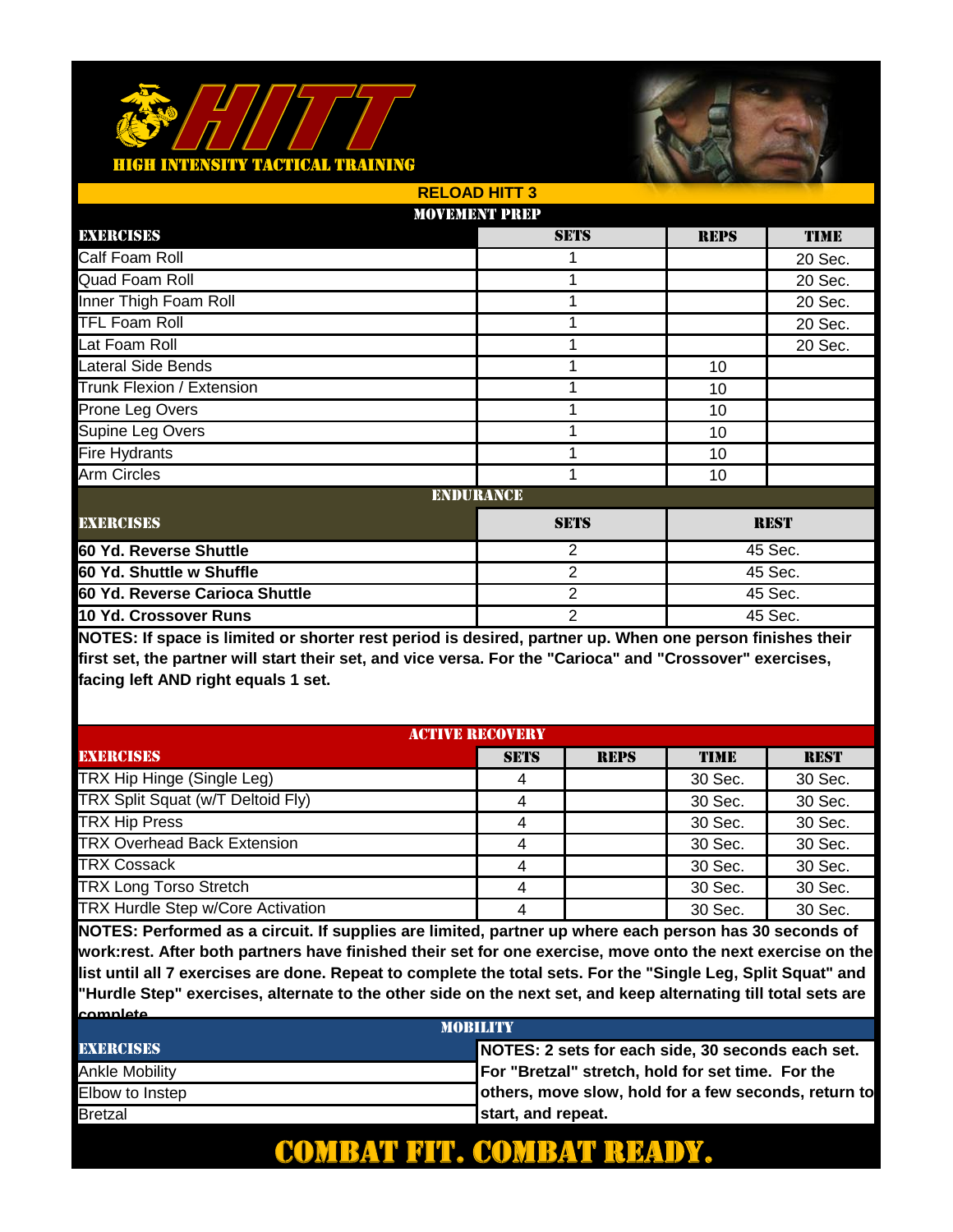## <u> FACTICAL TRAINING</u>



|                            | <b>RELOAD HITT 4</b> |                |             |             |  |
|----------------------------|----------------------|----------------|-------------|-------------|--|
|                            | <b>MOVEMENT PREP</b> |                |             |             |  |
| EXERCISES                  |                      | <b>SETS</b>    | <b>REPS</b> | <b>TIME</b> |  |
| Calf Foam Roll             |                      |                |             | 20 Sec.     |  |
| <b>Hamstring Foam Roll</b> |                      | 1              |             | 20 Sec.     |  |
| Glute Foam Roll            |                      | 1              |             | 20 Sec.     |  |
| Quad Foam Roll             |                      | 1              |             | 20 Sec.     |  |
| Lat Foam Roll              |                      | 1              |             | 20 Sec.     |  |
| <b>Arm Circles</b>         |                      |                | 10          |             |  |
| Trunk Flexion / Extension  |                      | 1              | 10          |             |  |
| Fire Hydrants              |                      | 1              | 15          |             |  |
| Prone Leg Overs            |                      | 1              | 10          |             |  |
| Supine Leg Overs           |                      | 1              | 10          |             |  |
| Heel / Toe Raise           |                      | 1              | 15          |             |  |
|                            | <b>ENDURANCE</b>     |                |             |             |  |
| <b>EXERCISES</b>           |                      | <b>SETS</b>    | <b>REST</b> |             |  |
| 60 Yd. Overhead Sprawl     |                      | $\overline{2}$ |             | 30 Sec.     |  |
| 60 Yd. Chest Press Sprawl  |                      | 2              |             | 30 Sec.     |  |
| <b>Hills - Sprint</b>      |                      | $\overline{2}$ |             | 45 Sec.     |  |
| 300 Yd. Shuttle            |                      | $\overline{2}$ | 45 Sec.     |             |  |

**NOTES: For the "Sprawl" exercises, partner up and try to get at least 8 passes before reaching the 60 yard mark. If hills are not available, replace "Sprint" exercise with "Forward Sled Pull."** 

| <b>ACTIVE RECOVERY</b>             |             |             |             |             |
|------------------------------------|-------------|-------------|-------------|-------------|
| <b>EXERCISES</b>                   | <b>SETS</b> | <b>REPS</b> | <b>TIME</b> | <b>REST</b> |
| <b>TRX Hip Drop</b>                | 4           |             | 30 Sec.     | 30 Sec.     |
| <b>TRX Single Leg Squat</b>        |             |             | 30 Sec.     | 30 Sec.     |
| <b>TRX Clock Press</b>             |             |             | 30 Sec.     | 30 Sec.     |
| <b>TRX Overhead Back Extension</b> | 4           |             | 30 Sec.     | 30 Sec.     |
| <b>TRX Half Kneeling Roll Out</b>  | 4           |             | 30 Sec.     | 30 Sec.     |
| <b>TRX T-Spine Rotation</b>        | 4           |             | 30 Sec.     | 30 Sec.     |
| Farmers Carry                      | 4           |             | 30 Sec.     | 30 Sec.     |

**NOTES: Performed as a circuit. If supplies are limited, partner up where each person has 30 seconds of work:rest. After both partners have finished their set for one exercise, move onto the next exercise on the list until all 7 exercises are done. Repeat to complete the total sets. For the "Single Leg, Half Kneeling" and "T-Spine" exercises, alternate to the other side on the next set, and keep alternating till total sets are complete.** 

| <b>MORILITY</b>           |                                                      |  |  |
|---------------------------|------------------------------------------------------|--|--|
| <b>EXERCISES</b>          | NOTES: 2 sets for each side, 30 seconds each set.    |  |  |
| 1/2 Kneeling Dorsiflexion | For "Bretzal" stretch, hold for set time. For the    |  |  |
| 1/2 Kneeling Hip Flexor   | others, move slow, hold for a few seconds, return to |  |  |
| <b>Bretzal</b>            | start, and repeat.                                   |  |  |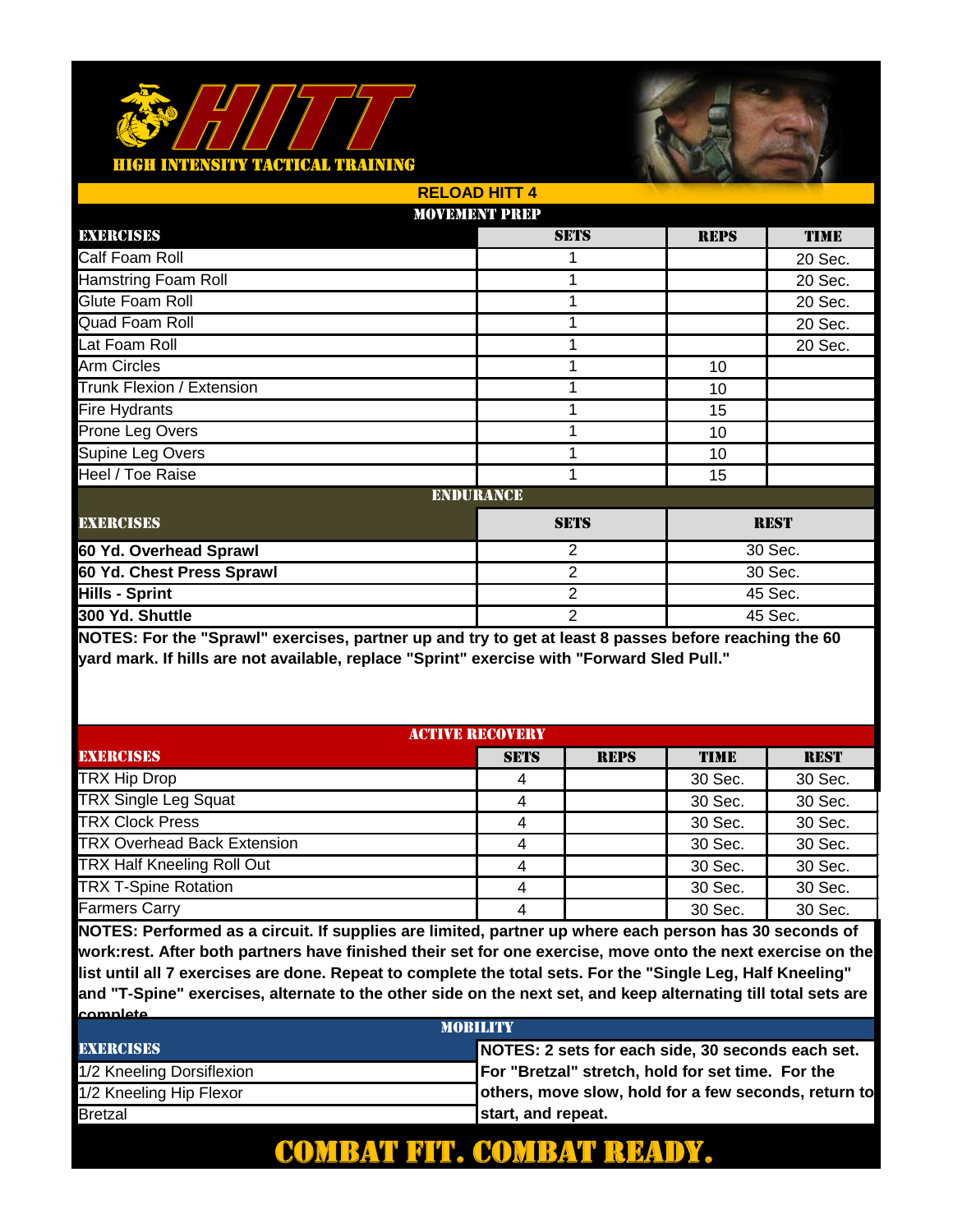# **ITY TACTICAL TRAINING**



|                                 | <b>RELOAD HITT 5</b> |                           |             |             |
|---------------------------------|----------------------|---------------------------|-------------|-------------|
|                                 | <b>MOVEMENT PREP</b> |                           |             |             |
| EXERCISES                       |                      | <b>SETS</b>               | <b>REPS</b> | <b>TIME</b> |
| Calf Foam Roll                  |                      |                           |             | 20 Sec.     |
| <b>TFL Foam Roll</b>            |                      | 1                         |             | 20 Sec.     |
| Shin Foam Roll                  |                      | 1                         |             | 20 Sec.     |
| Glute Foam Roll                 |                      | 1                         |             | 20 Sec.     |
| Upper Back Foam Roll            |                      | 1                         |             | 20 Sec.     |
| <b>Hip Abduction</b>            |                      |                           | 10          |             |
| <b>Hip Adduction</b>            |                      | 1                         | 10          |             |
| Supine Leg Overs                |                      | 1                         | 10          |             |
| Prone Leg Overs                 |                      | 1                         | 10          |             |
| <b>Fire Hydrants</b>            |                      | 1                         | 10          |             |
| <b>Arm Circles</b>              |                      | 1                         | 10          |             |
|                                 | <b>ENDURANCE</b>     |                           |             |             |
| <b>EXERCISES</b>                |                      | <b>SETS</b>               |             | <b>REST</b> |
| 60 Yd. Shuttle w Shuffle        |                      | $\overline{2}$            | 45 Sec.     |             |
| 60 Yd. Shuttle w Carioca        |                      | 2                         | 45 Sec.     |             |
| 10 Yd. Resisted Forward Shuttle |                      | $\overline{2}$            |             | 45 Sec.     |
| 5-15 Shuffle to Sprint          |                      | $\overline{2}$<br>45 Sec. |             |             |

**NOTES: Partner up and have them time the "Rest" period. For the "Resisted Forward Shuttle," have the person that is running perform all the sets before switching. For the "Shuffle" and "Carioca" exercises, facing left AND right side is 1 set.** 

| <b>ACTIVE RECOVERY</b>                     |             |             |         |             |
|--------------------------------------------|-------------|-------------|---------|-------------|
| <b>EXERCISES</b>                           | <b>SETS</b> | <b>REPS</b> | TIME    | <b>REST</b> |
| TRX Active Straight Leg w/ Core Activation |             |             | 30 Sec. | 30 Sec.     |
| TRX Split Squat (w/Y Deltoid Fly)          | 4           |             | 30 Sec. | 30 Sec.     |
| Split Squat Med Ball Chest Pass            | 4           |             | 30 Sec. | 30 Sec.     |
| <b>TRX Clock Pull</b>                      | 4           |             | 30 Sec. | 30 Sec.     |
| <b>TRX Half Kneeling Split Squat</b>       |             |             | 30 Sec. | 30 Sec.     |
| <b>TRX Resisted Torso Rotation</b>         | 4           |             | 30 Sec. | 30 Sec.     |
| <b>TRX Hip Abduction</b>                   | 4           |             | 30 Sec. | 30 Sec.     |

**NOTES: Performed as a circuit. If supplies are limited, partner up where each person has 30 seconds of work:rest. After both partners have finished their set for one exercise, move onto the next exercise on the list until all 7 exercises are done. Repeat to complete the total sets. For the "Straight Leg, Split Squat, Half Kneeling," and "Torso Rotation" exercises, alternate to the other side on the next set, and keep alternating till total sets are complete.** 

| <b>MORILITY</b>  |                                                       |  |
|------------------|-------------------------------------------------------|--|
| <b>EXERCISES</b> | NOTES: 2 sets for each side, 30 seconds each set.     |  |
| Ankle Mobility   | Move slowly to where it takes 2-4 seconds to move     |  |
| Elbow to Instep  | and hold the scratch before returning to the starting |  |
| T-Spine Rib Grab | position. Repeat until finished.                      |  |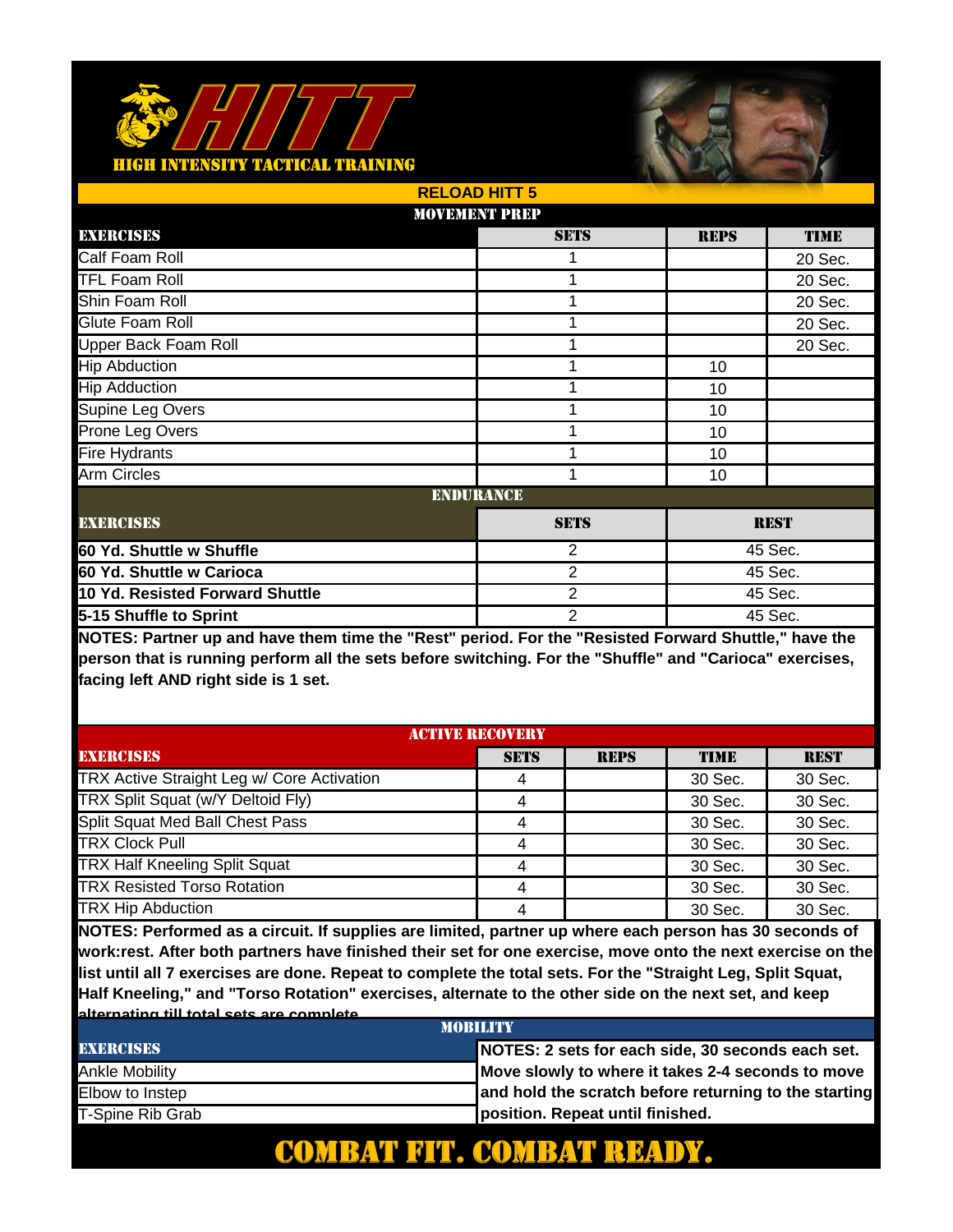

|                             | <b>RELOAD HITT 6</b> |             |             |
|-----------------------------|----------------------|-------------|-------------|
|                             | <b>MOVEMENT PREP</b> |             |             |
| EXERCISES                   | <b>SETS</b>          | <b>REPS</b> | <b>TIME</b> |
| <b>Hamstring Foam Roll</b>  |                      |             | 20 Sec.     |
| Glute Foam Roll             | 1                    |             | 20 Sec.     |
| Quad Foam Roll              | 1                    |             | 20 Sec.     |
| <b>Hip Flexor Foam Roll</b> | 1                    |             | 20 Sec.     |
| Lat Foam Roll               | 1                    |             | 20 Sec.     |
| Arm Circles                 |                      | 15          |             |
| Heel / Toe Raise            | 1                    | 15          |             |
| Trunk Flexion / Extension   | 1                    | 10          |             |
| Lateral Side Bends          | 1                    | 10          |             |
| <b>Knee Circles</b>         | 1                    | 10          |             |
| Supine Leg Overs            | 1                    | 10          |             |
|                             | <b>ENDURANCE</b>     |             |             |
| <b>EXERCISES</b>            | <b>SETS</b>          |             | <b>REST</b> |
| 60 Yd. Chest Press Sprawl   | 2                    | 30 Sec.     |             |
| 60 Yd. Overhead Sprawl      | $\overline{2}$       | 30 Sec.     |             |
| 5-15 Shuffle to Sprint      | $\overline{2}$       |             | 45 Sec.     |
| 100 Yd. Gassers             | $\overline{2}$       | 45 Sec.     |             |

**NOTES: Complete both sets before moving into the next exercise on the list. Partners will time the runner's "Rest" period. For the "Shuffle" exercise, facing left AND right equals 1 set.** 

| <b>ACTIVE RECOVERY</b>            |             |             |             |             |
|-----------------------------------|-------------|-------------|-------------|-------------|
| <b>EXERCISES</b>                  | <b>SETS</b> | <b>REPS</b> | <b>TIME</b> | <b>REST</b> |
| Kettlebell Windmill               |             |             | 45 Sec.     | 45 Sec.     |
| TRX Split Squat (w/M Deltoid Fly) |             |             | 45 Sec.     | 45 Sec.     |
| <b>TRX Clock Press</b>            |             |             | 45 Sec.     | 45 Sec.     |
| <b>TRX Clock Pull</b>             | 4           |             | 45 Sec.     | 45 Sec.     |
| TRX Half Kneeling Y Fly           |             |             | 45 Sec.     | 45 Sec.     |
| Med Ball Arch Chops               | 4           |             | 45 Sec.     | 45 Sec.     |
| <b>TRX Body Saw</b>               |             |             | 45 Sec.     | 45 Sec.     |

**NOTES: Performed as a circuit. If supplies are limited, partner up so each person has 45 seconds of work:rest. After both partners have finished their set for the one exercise, move onto the next exercise until all 7 are done, and then repeat until all sets are complete. For the "Windmill, Split Squat," and "Half Kneeling" exercises, alternate to the other side on the next set, and keep alternating till total sets are complete.** 

| <b>MORILITY</b>           |                                                       |  |  |
|---------------------------|-------------------------------------------------------|--|--|
| <b>EXERCISES</b>          | NOTES: 2 sets for each side, 30 seconds each set.     |  |  |
| 1/2 Kneeling Dorsiflexion | Move slowly to where it takes 2-4 seconds to move     |  |  |
| 1/2 Kneeling Hip Flexor   | and hold the scratch before returning to the starting |  |  |
| Elbow to Instep           | position. Repeat until finished.                      |  |  |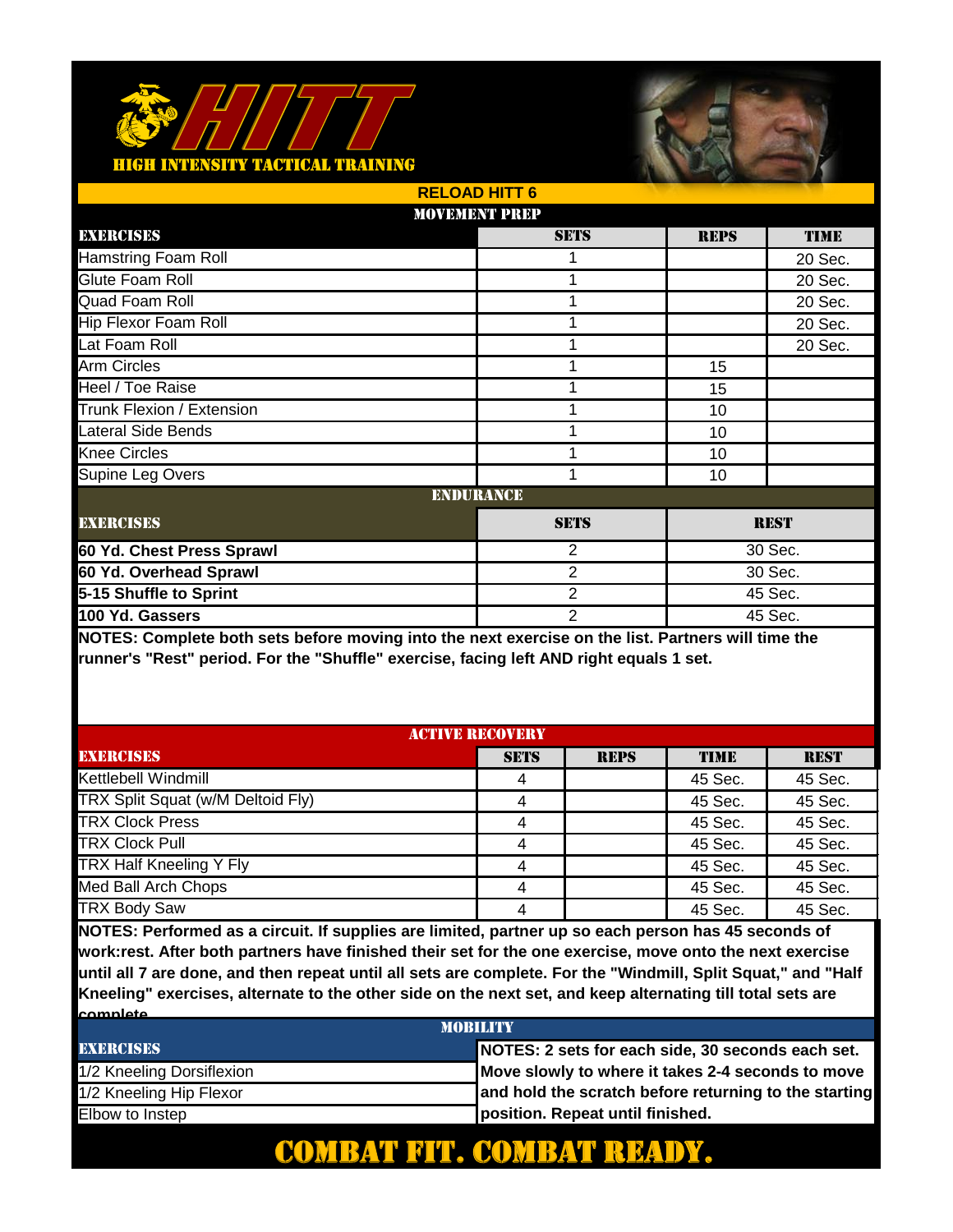#### **AINING** <u>ACTICAL TI</u>



|                                 | <b>RELOAD HITT 7</b> |                           |             |             |  |
|---------------------------------|----------------------|---------------------------|-------------|-------------|--|
|                                 | <b>MOVEMENT PREP</b> |                           |             |             |  |
| EXERCISES                       |                      | <b>SETS</b>               | <b>REPS</b> | <b>TIME</b> |  |
| <b>TFL Foam Roll</b>            |                      |                           |             | 20 Sec.     |  |
| Piriformis Foam Roll            |                      | 1                         |             | 20 Sec.     |  |
| Quad Foam Roll                  |                      | 1                         |             | 20 Sec.     |  |
| <b>Upper Back Foam Roll</b>     |                      | 1                         |             | 20 Sec.     |  |
| Lat Foam Roll                   |                      | 1                         |             | 20 Sec.     |  |
| Supine Leg Overs                |                      |                           | 10          |             |  |
| Prone Leg Overs                 |                      | 1                         | 10          |             |  |
| <b>Fire Hydrants</b>            |                      | 1                         | 15          |             |  |
| <b>Hip Abduction</b>            |                      | 1                         | 15          |             |  |
| <b>Hip Adduction</b>            |                      | 1                         | 15          |             |  |
| Trunk Flexion / Extension       |                      | 1                         | 10          |             |  |
|                                 | <b>ENDURANCE</b>     |                           |             |             |  |
| <b>EXERCISES</b>                |                      | <b>SETS</b>               |             | <b>REST</b> |  |
| <b>Hills - Sprint</b>           |                      | $\overline{2}$            |             | 45 Sec.     |  |
| <b>Hills - Shuffle</b>          |                      | 2                         |             | 45 Sec.     |  |
| 10 Yd. Resisted Carioca Shuttle |                      | $\overline{2}$            |             | 45 Sec.     |  |
| 60 Yd. Reverse Carioca Shuttle  |                      | $\overline{2}$<br>45 Sec. |             |             |  |

**NOTES: Partner up. One person will complete both sets before their partner starts their sets. Partner will time the "Rest" period and holds the resistence bands for the runner. If hills are not available, replace "Sprint" with "Forward Sled Pulls" and "Shuffle" with "10 Yd. Resisted Shuffle Shuttle." For the "Shuffle" and "Carioca" exercises, facing left AND right side is 1 set.** 

| <b>ACTIVE RECOVERY</b>                  |             |             |             |             |
|-----------------------------------------|-------------|-------------|-------------|-------------|
| <b>EXERCISES</b>                        | <b>SETS</b> | <b>REPS</b> | <b>TIME</b> | <b>REST</b> |
| TRX Hip Hinge                           | 4           |             | 30 Sec.     | 30 Sec.     |
| <b>TRX Assisted Squat to Press</b>      | 4           |             | 30 Sec.     | 30 Sec.     |
| <b>TRX Hip Press</b>                    | 4           |             | 30 Sec.     | 30 Sec.     |
| <b>TRX Split Fly</b>                    | 4           |             | 30 Sec.     | 30 Sec.     |
| TRX Forward Lunge w/ Hip Flexor Stretch | 4           |             | 30 Sec.     | 30 Sec.     |
| <b>TRX Power Pull</b>                   | 4           |             | 30 Sec.     | 30 Sec.     |
| 3 Way Plank                             | 4           |             | 30 Sec.     | 30 Sec.     |

**NOTES: Performed as a circuit. If supplies are limited, partner up so each person will have 30 seconds of work:rest. After both partners have finished one set for the one exercise, move onto the next exercise and repeat till all sets finished. For the "Power Pull" exercise, alternate to the other side on the next set, and repeat till all sets are complete. For the "3-Way Plank," each plank position is held for 10 seconds.** 

| <b>MORILITY</b>  |                                                      |  |  |
|------------------|------------------------------------------------------|--|--|
| <b>EXERCISES</b> | NOTES: 2 sets for each side, 30 seconds each set.    |  |  |
| Elbow to Instep  | For "Bretzal" stretch, hold for set time. For the    |  |  |
| T-Spine Rib Grab | others, move slow, hold for a few seconds, return to |  |  |
| <b>Bretzal</b>   | start, and repeat.                                   |  |  |

#### COMBAT FIT. COMBAT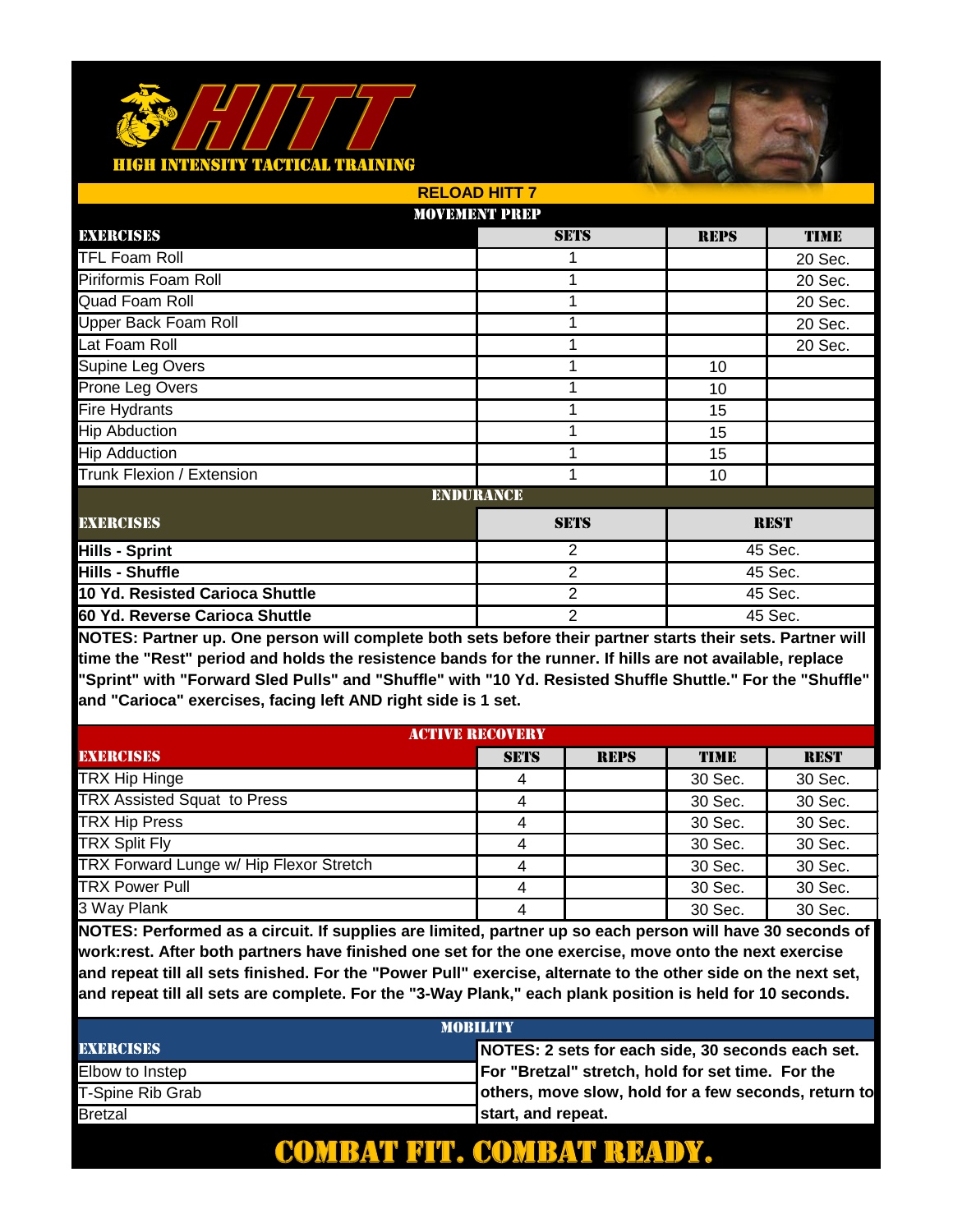

|                                 | <b>RELOAD HITT 8</b> |                           |             |             |  |
|---------------------------------|----------------------|---------------------------|-------------|-------------|--|
|                                 | <b>MOVEMENT PREP</b> |                           |             |             |  |
| EXERCISES                       |                      | <b>SETS</b>               | <b>REPS</b> | <b>TIME</b> |  |
| Calf Foam Roll                  |                      |                           |             | 20 Sec.     |  |
| Inner Thigh Foam Roll           |                      | 1                         |             | 20 Sec.     |  |
| <b>TFL Foam Roll</b>            |                      | 1                         |             | 20 Sec.     |  |
| Quad Foam Roll                  |                      | 1                         |             | 20 Sec.     |  |
| Lower Back Foam Roll            |                      | 1                         |             | 20 Sec.     |  |
| Supine Leg Overs                |                      |                           | 10          |             |  |
| <b>Hip Abduction</b>            |                      | 1                         | 15          |             |  |
| <b>Hip Adduction</b>            |                      |                           | 15          |             |  |
| <b>Fire Hydrants</b>            |                      | 1                         | 15          |             |  |
| <b>Knee Circles</b>             |                      | 1                         | 15          |             |  |
| <b>Arm Circles</b>              |                      | 1                         | 15          |             |  |
|                                 | <b>ENDURANCE</b>     |                           |             |             |  |
| <b>EXERCISES</b>                |                      | <b>SETS</b>               |             | <b>REST</b> |  |
| 10 Yd. Resisted Forward Shuttle |                      | 2                         |             | 45 Sec.     |  |
| 10 Yd. Resisted Shuffle Shuttle |                      | 2                         |             | 45 Sec.     |  |
| 10 Yd. Resisted Carioca Shuttle |                      | $\overline{2}$            |             | 45 Sec.     |  |
| 100 Yd. Gassers                 |                      | $\overline{2}$<br>45 Sec. |             |             |  |

**NOTES: Partner up. One person will complete both sets with rest time before switching, while the partner times the "Rest" period and holds the resistence bands for the runner. For the "Shuffle" and "Carioca" exercises, facing left AND right side is 1 set.** 

| <b>ACTIVE RECOVERY</b>              |             |             |             |             |
|-------------------------------------|-------------|-------------|-------------|-------------|
| <b>EXERCISES</b>                    | <b>SETS</b> | <b>REPS</b> | <b>TIME</b> | <b>REST</b> |
| TRX Hip Hinge (Single Leg)          | 4           |             | 30 Sec.     | 30 Sec.     |
| <b>TRX Assisted Bottom Up Squat</b> |             |             | 30 Sec.     | 30 Sec.     |
| Cook Hip Lift                       | 4           |             | 30 Sec.     | 30 Sec.     |
| <b>TRX Clock Pull</b>               | 4           |             | 30 Sec.     | 30 Sec.     |
| Reverse Lunge w/ Hamstring Curl     | 4           |             | 30 Sec.     | 30 Sec.     |
| Med Ball Arch Chops                 | 4           |             | 30 Sec.     | 30 Sec.     |
| TRX Hurdle Step w/Core Activation   |             |             | 30 Sec.     | 30 Sec.     |

**NOTES: Performed as a circuit. If supplies are limited, partner up so each person has 30 seconds of work:rest. After both partners have finished their set for the one exercise, move onto the next exercise on the list, then repeat till all sets are complete. For the "Single Leg, Hip Lift," and "Hurdle Step" exercises, alternate to the other side after a set until all sets are complete.** 

| <b>MOBILITY</b>         |                                                       |  |
|-------------------------|-------------------------------------------------------|--|
| <b>EXERCISES</b>        | NOTES: 2 sets for each side, 30 seconds each set.     |  |
| T-Spine Rib Grab        | Move slowly to where it takes 2-4 seconds to move     |  |
| Ankle Mobilitv          | and hold the scratch before returning to the starting |  |
| 1/2 Kneeling Hip Flexor | position. Repeat until finished.                      |  |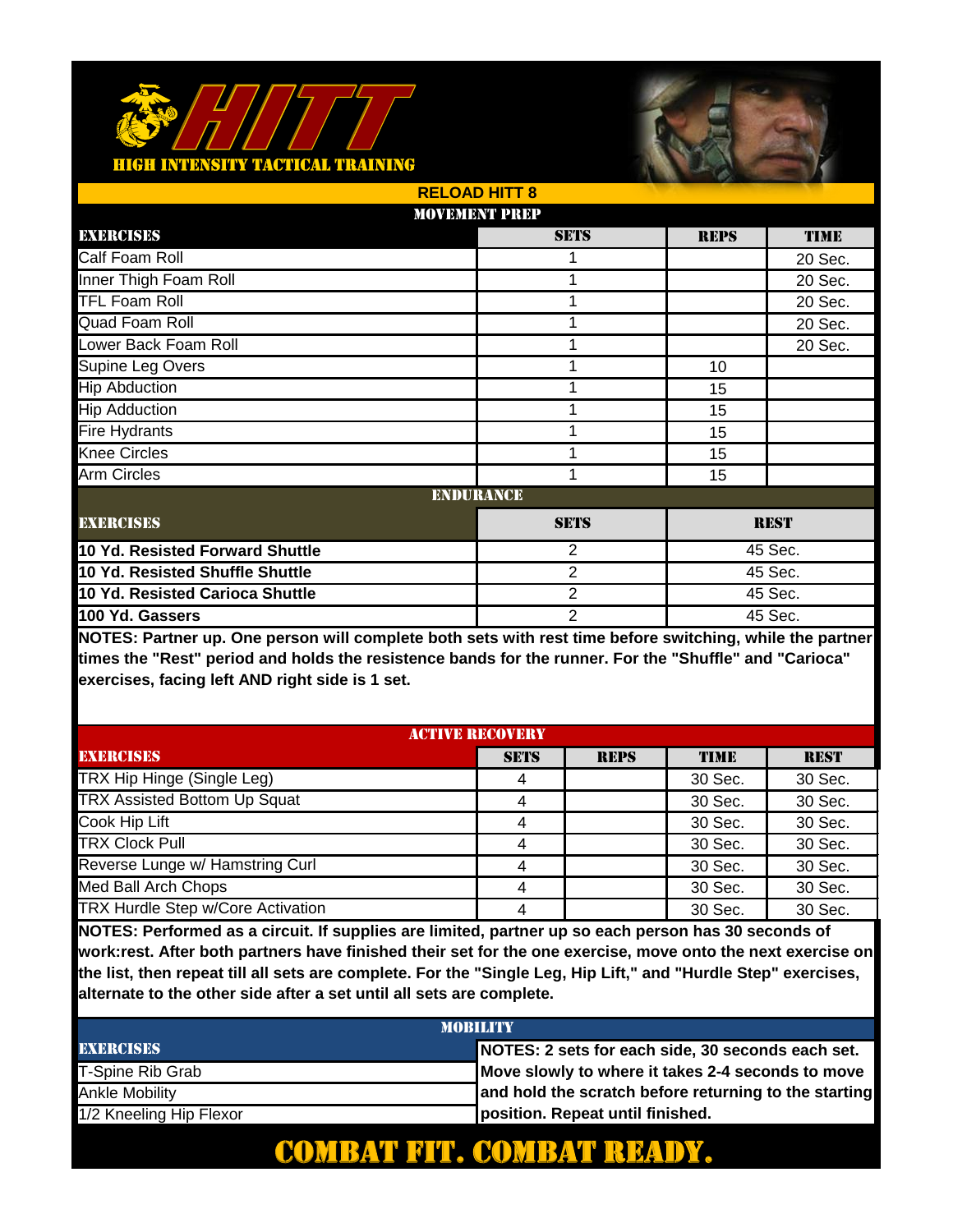

|                            | <b>RELOAD HITT 9</b> |                |             |             |  |
|----------------------------|----------------------|----------------|-------------|-------------|--|
|                            | <b>MOVEMENT PREP</b> |                |             |             |  |
| EXERCISES                  |                      | <b>SETS</b>    | <b>REPS</b> | <b>TIME</b> |  |
| Calf Foam Roll             |                      |                |             | 20 Sec.     |  |
| <b>Hamstring Foam Roll</b> |                      | 1              |             | 20 Sec.     |  |
| Glute Foam Roll            |                      | 1              |             | 20 Sec.     |  |
| Quad Foam Roll             |                      | 1              |             | 20 Sec.     |  |
| Lat Foam Roll              |                      | 1              |             | 20 Sec.     |  |
| Arm Circles                |                      |                | 15          |             |  |
| Trunk Flexion / Extension  |                      | 1              | 15          |             |  |
| Heel / Toe Raise           |                      | 1              | 15          |             |  |
| <b>Lateral Side Bends</b>  |                      | 1              | 15          |             |  |
| Fire Hydrants              |                      | 1              | 15          |             |  |
| Supine Leg Overs           |                      | 1              | 10          |             |  |
|                            | <b>ENDURANCE</b>     |                |             |             |  |
| <b>EXERCISES</b>           |                      | <b>SETS</b>    |             | <b>REST</b> |  |
| <b>Forward Sled Pull</b>   |                      | $\overline{2}$ |             | 45 Sec.     |  |
| <b>Reverse Sled Pull</b>   |                      | $\overline{2}$ |             | 45 Sec.     |  |
| 60 Yd. Shuttle             |                      | $\overline{2}$ |             | 45 Sec.     |  |
| 300 Yd. Shuttle            |                      | $\overline{2}$ | 45 Sec.     |             |  |

**NOTES: Have everyone perform at the same time (if space is available) or partner up and take turns on each set.**

| <b>ACTIVE RECOVERY</b>             |             |             |         |             |
|------------------------------------|-------------|-------------|---------|-------------|
| <b>EXERCISES</b>                   | <b>SETS</b> | <b>REPS</b> | TIME    | <b>REST</b> |
| Kettlebell Windmill                |             |             | 30 Sec. | 30 Sec.     |
| <b>TRX Single Leg Squat</b>        |             |             | 30 Sec. | 30 Sec.     |
| Split Squat Med Ball Chest Pass    |             |             | 30 Sec. | 30 Sec.     |
| <b>TRX Overhead Back Extension</b> |             |             | 30 Sec. | 30 Sec.     |
| Half Kneeling Curl to Press        | 4           |             | 30 Sec. | 30 Sec.     |
| <b>TRX Resisted Torso Rotation</b> |             |             | 30 Sec. | 30 Sec.     |
| <b>Mountain Climber</b>            |             |             | 30 Sec. | 30 Sec.     |

**NOTES: Performed as a circuit. If supplies are limited, partner up so each person has 30 seconds of work:rest. After both partners have finished their set for the one exercise, move onto the next exercise on the list, then repeat till all sets are complete. For the "Windmill, Single Leg, Split Squat, Half Kneeling," and "Torso Rotation" exercises, alternate to the other side after each set until all sets are complete.** 

| <b>MOBILITY</b>         |                                                       |  |  |
|-------------------------|-------------------------------------------------------|--|--|
| <b>EXERCISES</b>        | NOTES: 2 sets for each side, 30 seconds each set.     |  |  |
| Ankle Mobility          | Move slowly to where it takes 2-4 seconds to move     |  |  |
| 1/2 Kneeling Hip Flexor | and hold the scratch before returning to the starting |  |  |
| T-Spine Rib Grab        | position. Repeat until finished.                      |  |  |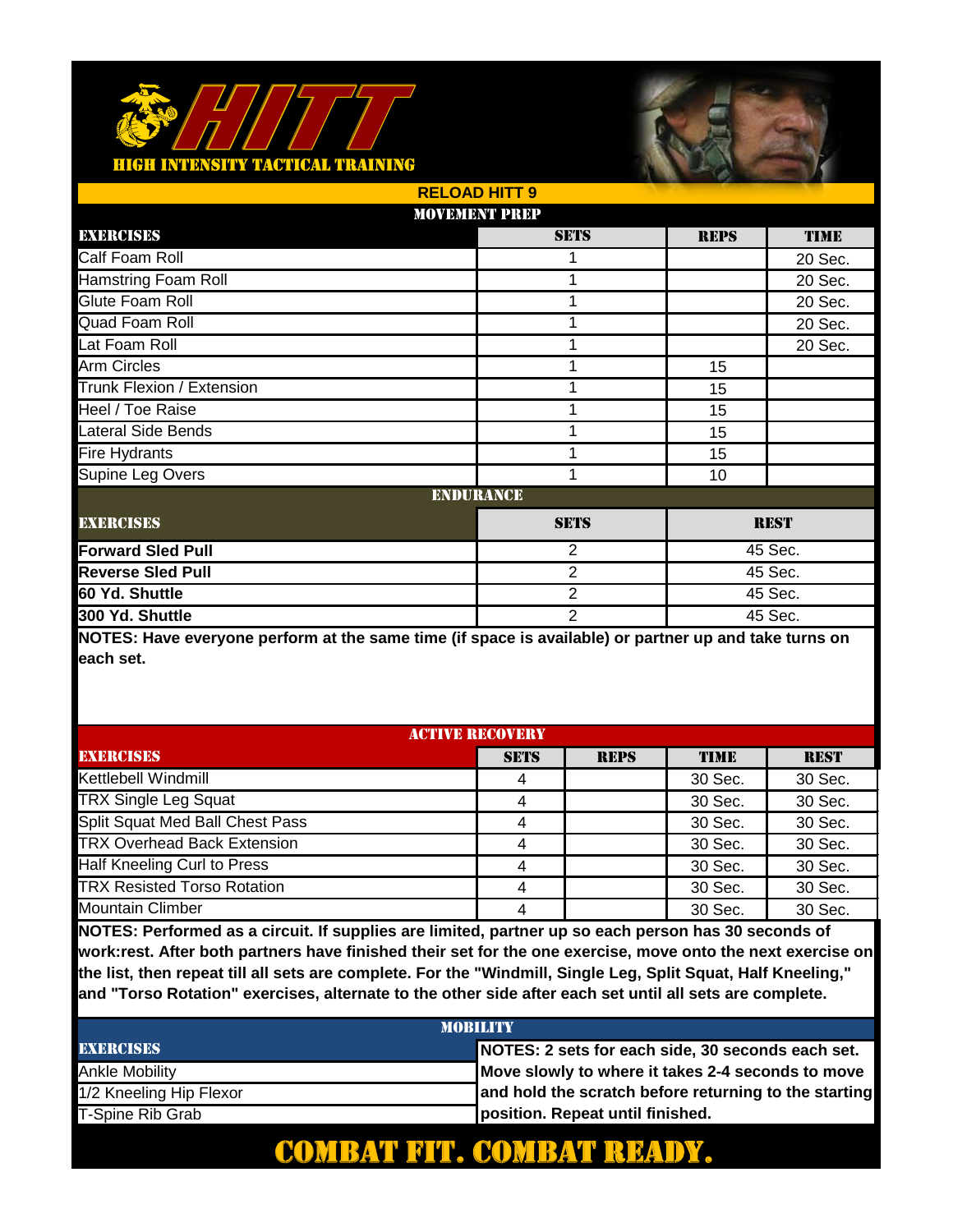

|                                | <b>RELOAD HITT 10</b> |                |             |             |
|--------------------------------|-----------------------|----------------|-------------|-------------|
|                                | <b>MOVEMENT PREP</b>  |                |             |             |
| EXERCISES                      |                       | <b>SETS</b>    | <b>REPS</b> | <b>TIME</b> |
| Calf Foam Roll                 |                       |                |             | 20 Sec.     |
| Piriformis Foam Roll           |                       |                |             | 20 Sec.     |
| Lower Back Foam Roll           |                       | 1              |             | 20 Sec.     |
| Upper Back Foam Roll           |                       | 1              |             | 20 Sec.     |
| Quad Foam Roll                 |                       | 1              |             | 20 Sec.     |
| Trunk Flexion / Extension      |                       | 1              | 15          |             |
| <b>Arm Circles</b>             |                       | 1              | 15          |             |
| <b>Fire Hydrants</b>           |                       | 1              | 15          |             |
| Prone Leg Overs                |                       | 1              | 10          |             |
| Supine Leg Overs               |                       | 1              | 10          |             |
| Heel / Toe Raise               |                       | 1              | 15          |             |
|                                | <b>ENDURANCE</b>      |                |             |             |
| <b>EXERCISES</b>               |                       | <b>SETS</b>    |             | <b>REST</b> |
| 60 Yd. Reverse Carioca Shuttle |                       | 2              | 45 Sec.     |             |
| 10 Yd. Crossover Runs          |                       | $\overline{2}$ |             | 45 Sec.     |
| 5-15 Shuffle to Sprint         |                       | $\overline{2}$ |             | 45 Sec.     |
| 60 Yd. Reverse Shuttle         |                       | $\overline{2}$ | 45 Sec.     |             |

**NOTES: If space is limited, partner up and take turns completing both sets of the exercise. For the "Carioca, Crossover," and "Shuffle" exercises, facing left AND right side is 1 set.** 

| <b>ACTIVE RECOVERY</b>             |             |             |             |             |
|------------------------------------|-------------|-------------|-------------|-------------|
| <b>EXERCISES</b>                   | <b>SETS</b> | <b>REPS</b> | <b>TIME</b> | <b>REST</b> |
| <b>TRX Hip Drop</b>                |             |             | 30 Sec.     | 30 Sec.     |
| <b>TRX Assisted Squat to Press</b> | 4           |             | 30 Sec.     | 30 Sec.     |
| <b>TRX Hip Press</b>               | 4           |             | 30 Sec.     | 30 Sec.     |
| <b>TRX Split Fly</b>               | 4           |             | 30 Sec.     | 30 Sec.     |
| <b>TRX Half Kneeling Roll Out</b>  | 4           |             | 30 Sec.     | 30 Sec.     |
| <b>TRX T-Spine Rotation</b>        | 4           |             | 30 Sec.     | 30 Sec.     |
| <b>TRX Hip Abduction</b>           | 4           |             | 30 Sec.     | 30 Sec.     |

**NOTES: Performed as a circuit. If supplies are limited, partner up so each person has 30 seconds of work:rest. After both partners have finished their set for the one exercise, move onto the next exercise on the list, then repeat till all sets are complete. For the "Half Kneeling" and "T-Spine Rotation" exercises, alternate to the other side after each set until all sets are complete.** 

| <b>MOBILITY</b>           |                                                       |  |  |
|---------------------------|-------------------------------------------------------|--|--|
| <b>EXERCISES</b>          | NOTES: 2 sets for each side, 30 seconds each set.     |  |  |
| 1/2 Kneeling Dorsiflexion | Move slowly to where it takes 2-4 seconds to move     |  |  |
| Elbow to Instep           | and hold the scratch before returning to the starting |  |  |
| T-Spine Rib Grab          | position. Repeat until finished.                      |  |  |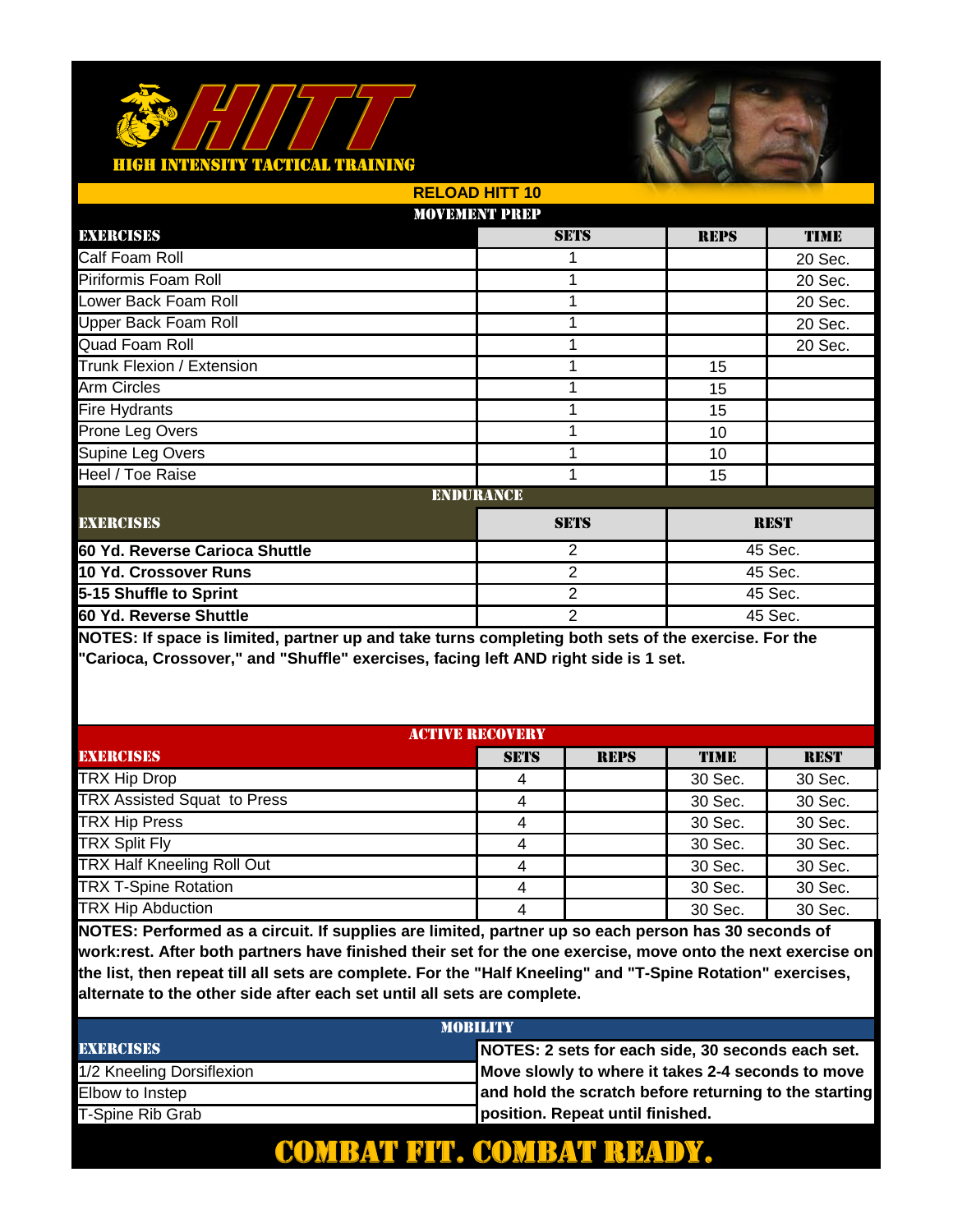

|                                 | <b>RELOAD HITT 11</b> |                |             |             |
|---------------------------------|-----------------------|----------------|-------------|-------------|
|                                 | <b>MOVEMENT PREP</b>  |                |             |             |
| EXERCISES                       |                       | <b>SETS</b>    | <b>REPS</b> | <b>TIME</b> |
| Calf Foam Roll                  |                       |                |             | 20 Sec.     |
| Lower Back Foam Roll            |                       | 1              |             | 20 Sec.     |
| Lat Foam Roll                   |                       | 1              |             | 20 Sec.     |
| Quad Foam Roll                  |                       | 1              |             | 20 Sec.     |
| Shin Foam Roll                  |                       | 1              |             | 20 Sec.     |
| Arm Circles                     |                       |                | 15          |             |
| <b>Lateral Side Bends</b>       |                       | 1              | 10          |             |
| Trunk Flexion / Extension       |                       |                | 10          |             |
| <b>Knee Circles</b>             |                       | 1              | 15          |             |
| Prone Leg Overs                 |                       | 1              | 10          |             |
| <b>Fire Hydrants</b>            |                       | 1              | 15          |             |
|                                 | <b>ENDURANCE</b>      |                |             |             |
| <b>EXERCISES</b>                |                       | <b>SETS</b>    |             | <b>REST</b> |
| 10 Yd. Resisted Forward Shuttle |                       | 2              |             | 30 Sec.     |
| 10 Yd. Resisted Shuffle Shuttle |                       | 2              | 30 Sec.     |             |
| 10 Yd. Resisted Carioca Shuttle |                       | $\overline{2}$ |             | 30 Sec.     |
| 100 Yd. Gassers                 |                       | $\overline{2}$ |             | 30 Sec.     |

**NOTES: Partner up. One person will complete both sets and rest time, while the partner times the "Rest" period and holds the resistence bands. For the "Shuffle" and "Carioca" exercises, facing left AND right equals 1 set.** 

| <b>ACTIVE RECOVERY</b>                     |             |             |         |             |
|--------------------------------------------|-------------|-------------|---------|-------------|
| <b>EXERCISES</b>                           | <b>SETS</b> | <b>REPS</b> | TIME    | <b>REST</b> |
| TRX Active Straight Leg w/ Core Activation |             |             | 30 Sec. | 30 Sec.     |
| TRX Split Squat (w/Y Deltoid Fly)          |             |             | 30 Sec. | 30 Sec.     |
| <b>TRX Clock Press</b>                     | 4           |             | 30 Sec. | 30 Sec.     |
| <b>TRX Overhead Back Extension</b>         | 4           |             | 30 Sec. | 30 Sec.     |
| Half Kneeling Curl to Press                | 4           |             | 30 Sec. | 30 Sec.     |
| Half Kneeling with Rotation                | Λ           |             | 30 Sec. | 30 Sec.     |
| <b>Farmers Carry</b>                       |             |             | 30 Sec. | 30 Sec.     |

**NOTES: Performed as a circuit. If supplies are limited, partner up so each person has 30 seconds of work:rest. After both partners have finished their set for the one exercise, move onto the next exercise on the list, then repeat till all sets are complete. For the "Straight Leg, Split Squat," and "Half Kneeling" exercises, alternate to the other side after each set until all sets are complete.** 

| <b>MOBILITY</b>         |                                                      |  |  |  |
|-------------------------|------------------------------------------------------|--|--|--|
| <b>EXERCISES</b>        | NOTES: 2 sets for each side, 30 seconds each set.    |  |  |  |
| 1/2 Kneeling Hip Flexor | For "Bretzal" stretch, hold for set time. For the    |  |  |  |
| Elbow to Instep         | others, move slow, hold for a few seconds, return to |  |  |  |
| <b>Bretzal</b>          | start, and repeat.                                   |  |  |  |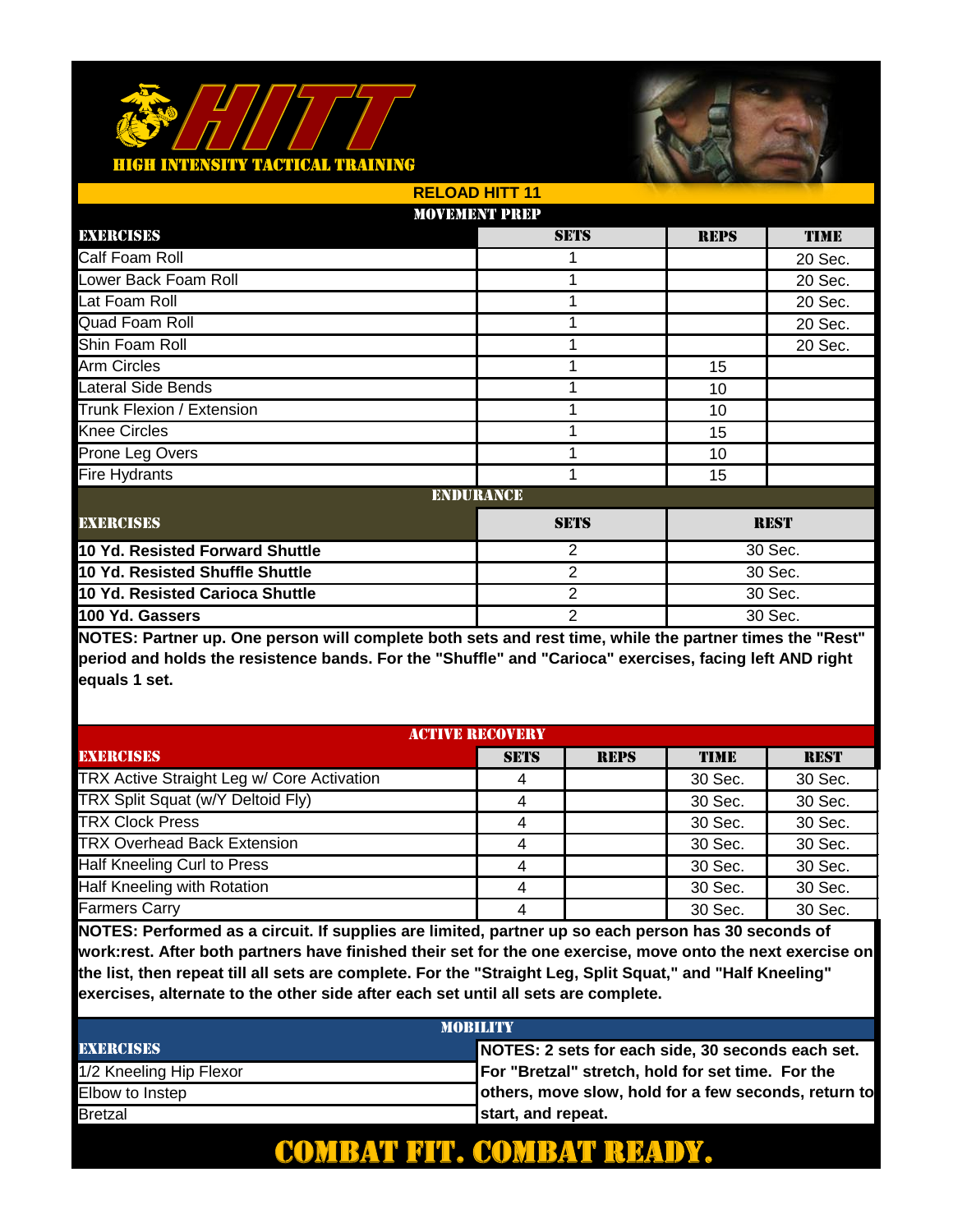

|                             | <b>RELOAD HITT 12</b> |                |             |             |  |
|-----------------------------|-----------------------|----------------|-------------|-------------|--|
|                             | <b>MOVEMENT PREP</b>  |                |             |             |  |
| EXERCISES                   |                       | <b>SETS</b>    | <b>REPS</b> | <b>TIME</b> |  |
| <b>Upper Back Foam Roll</b> |                       |                |             | 20 Sec.     |  |
| Lat Foam Roll               |                       | 1              |             | 20 Sec.     |  |
| Lower Back Foam Roll        |                       | 1              |             | 20 Sec.     |  |
| Piriformis Foam Roll        |                       | 1              |             | 20 Sec.     |  |
| Quad Foam Roll              |                       | 1              |             | 20 Sec.     |  |
| Supine Leg Overs            |                       |                | 10          |             |  |
| Prone Leg Overs             |                       | 1              | 10          |             |  |
| <b>Hip Abduction</b>        |                       | 1              | 15          |             |  |
| <b>Hip Adduction</b>        |                       | 1              | 15          |             |  |
| <b>Fire Hydrants</b>        |                       | 1              | 15          |             |  |
| Trunk Flexion / Extension   |                       | 1              | 15          |             |  |
|                             | <b>ENDURANCE</b>      |                |             |             |  |
| <b>EXERCISES</b>            |                       | <b>SETS</b>    |             | <b>REST</b> |  |
| 60 Yd. Overhead Sprawl      |                       | $\overline{2}$ |             | 30 Sec.     |  |
| 60 Yd. Shuttle w Shuffle    |                       | 2              | 30 Sec.     |             |  |
| 60 Yd. Shuttle w Carioca    |                       | $\overline{2}$ |             | 30 Sec.     |  |
| 60 Yd. Reverse Shuttle      |                       | $\overline{2}$ | 30 Sec.     |             |  |

**NOTES: Either perform all together or partner up where one person will complete both sets and rest time, while the partner times the "Rest" period. For the "Shuffle" and "Carioca" exercises, facing left AND right equals 1 set.** 

| <b>ACTIVE RECOVERY</b>               |             |             |             |             |
|--------------------------------------|-------------|-------------|-------------|-------------|
| <b>EXERCISES</b>                     | <b>SETS</b> | <b>REPS</b> | <b>TIME</b> | <b>REST</b> |
| Kettlebell Double Windmill           | 4           |             | 45 Sec.     | 30 Sec.     |
| <b>TRX Assisted Squat</b>            |             |             | 45 Sec.     | 30 Sec.     |
| Cook Hip Lift                        | 4           |             | 45 Sec.     | 30 Sec.     |
| <b>TRX Clock Pull</b>                | 4           |             | 45 Sec.     | 30 Sec.     |
| <b>TRX Half Kneeling Split Squat</b> | 4           |             | 45 Sec.     | 30 Sec.     |
| <b>TRX Long Torso Stretch</b>        | 4           |             | 45 Sec.     | 30 Sec.     |
| <b>TRX Body Saw</b>                  | 4           |             | 45 Sec.     | 30 Sec.     |

**NOTES: Performed as a circuit. If supplies are limited, partner up so each person has 45 seconds of work:rest (vs the 45 & 30 above). After both partners have finished their set for the one exercise, move onto the next exercise on the list, then repeat till all sets are complete. For the "Windmill, Hip Lift, Half Kneeling" and "Torso Stretch" exercises, alternate to the other side after each set until all sets are complete.** 

| <b>MORILITY</b>         |                                                      |  |  |  |
|-------------------------|------------------------------------------------------|--|--|--|
| <b>EXERCISES</b>        | NOTES: 2 sets for each side, 30 seconds each set.    |  |  |  |
| 1/2 Kneeling Hip Flexor | For "Bretzal" stretch, hold for set time. For the    |  |  |  |
| Ankle Mobilitv          | others, move slow, hold for a few seconds, return to |  |  |  |
| <b>Bretzal</b>          | start, and repeat.                                   |  |  |  |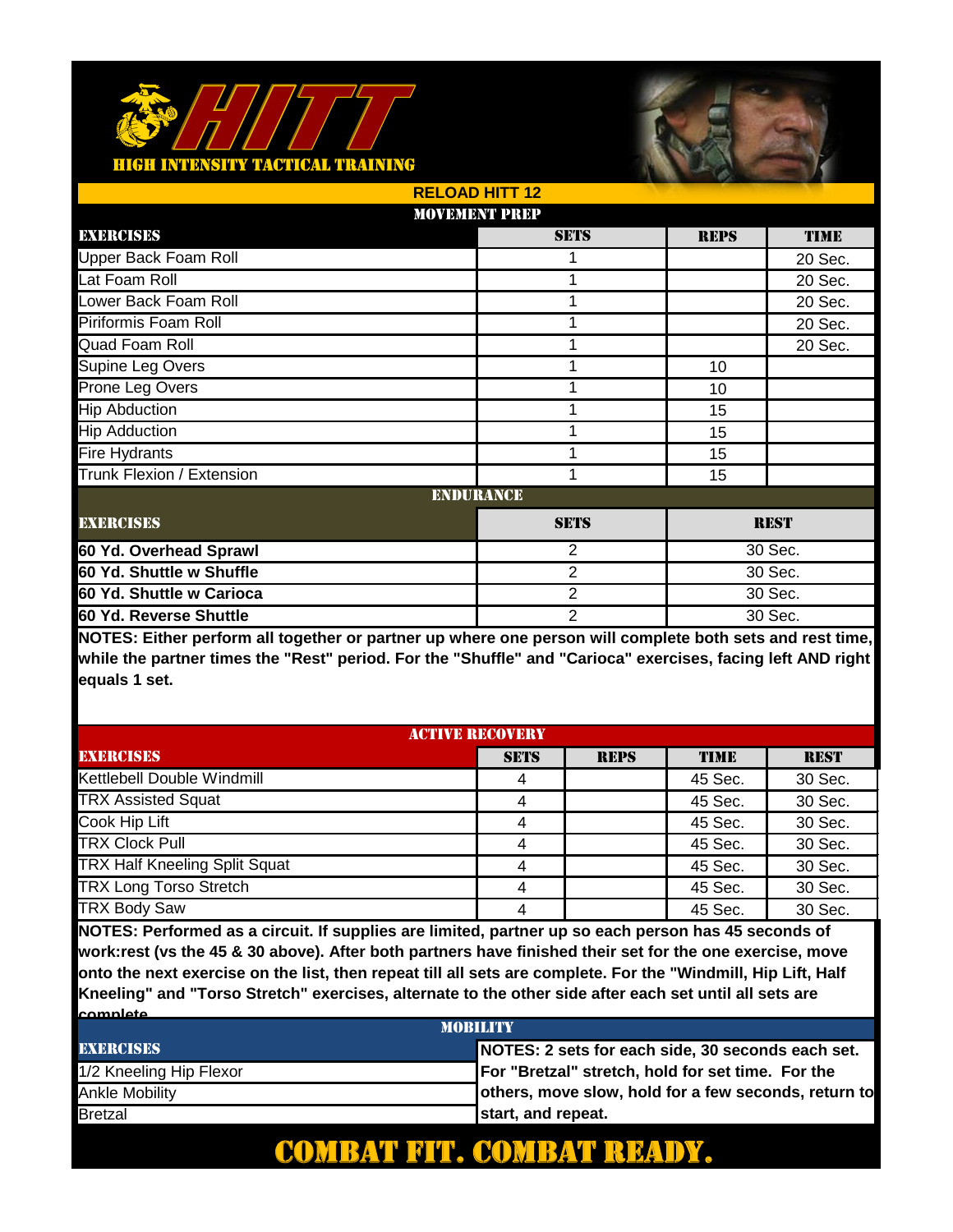

|                                | <b>RELOAD HITT 13</b> |                |             |             |  |
|--------------------------------|-----------------------|----------------|-------------|-------------|--|
|                                | <b>MOVEMENT PREP</b>  |                |             |             |  |
| EXERCISES                      |                       | <b>SETS</b>    | <b>REPS</b> | <b>TIME</b> |  |
| Calf Foam Roll                 |                       |                |             | 20 Sec.     |  |
| <b>Hamstring Foam Roll</b>     |                       | 1              |             | 20 Sec.     |  |
| <b>Upper Back Foam Roll</b>    |                       | 1              |             | 20 Sec.     |  |
| Lat Foam Roll                  |                       | 1              |             | 20 Sec.     |  |
| Hip Flexor Foam Roll           |                       | 1              |             | 20 Sec.     |  |
| Shin Foam Roll                 |                       |                |             | 20 Sec.     |  |
| Supine Leg Overs               |                       | 1              | 10          |             |  |
| Prone Leg Overs                |                       | 1              | 10          |             |  |
| <b>Fire Hydrants</b>           |                       | 1              | 15          |             |  |
| Lateral Side Bends             |                       | 1              | 10          |             |  |
| <b>Arm Circles</b>             |                       | 1              | 15          |             |  |
|                                | <b>ENDURANCE</b>      |                |             |             |  |
| <b>EXERCISES</b>               |                       | <b>SETS</b>    |             | <b>REST</b> |  |
| 60 Yd. Chest Press Sprawl      |                       | 3              |             | 30 Sec.     |  |
| <b>Forward Sled Pull</b>       |                       | 3              | 30 Sec.     |             |  |
| Hills - Shuffle                |                       | $\overline{2}$ |             | 30 Sec.     |  |
| 60 Yd. Reverse Carioca Shuttle |                       | 3<br>30 Sec.   |             |             |  |

**NOTES: Complete all sets before moving into the next exercise on the list. For "Sprawl" exercises, partner up. If hills are not accessible, replace "Hills - Shuffle" with "10 Yd. Resisted Shuffle Shuttle." For "Carioca" exercise, facing left AND right equals 1 set.**

| <b>ACTIVE RECOVERY</b>            |             |             |             |             |
|-----------------------------------|-------------|-------------|-------------|-------------|
| <b>EXERCISES</b>                  | <b>SETS</b> | <b>REPS</b> | <b>TIME</b> | <b>REST</b> |
| <b>TRX Hip Hinge</b>              |             |             | 45 Sec.     | 30 Sec.     |
| TRX Split Squat (w/T Deltoid Fly) |             |             | 45 Sec.     | 30 Sec.     |
| Split Squat Med Ball Chest Pass   | 4           |             | 45 Sec.     | 30 Sec.     |
| <b>TRX Clock Pull</b>             | 4           |             | 45 Sec.     | 30 Sec.     |
| TRX Half Kneeling Y Fly           | 4           |             | 45 Sec.     | 30 Sec.     |
| <b>T-Spine Reach and Rotate</b>   | 4           |             | 45 Sec.     | 30 Sec.     |
| TRX Hurdle Step w/Core Activation | 4           |             | 45 Sec.     | 30 Sec.     |

**NOTES: Performed as a circuit. If supplies are limited, partner up so each person has 45 seconds of work:rest (vs the 45 & 30 above). After both partners have finished their set for the one exercise, move onto the next exercise on the list, then repeat till all sets are complete. For the "Windmill, Hip Lift, Half Kneeling" and "Torso Stretch" exercises, alternate to the other side after each set until all sets are complete.** 

| <b>MORILITY</b>           |                                                       |  |  |  |
|---------------------------|-------------------------------------------------------|--|--|--|
| <b>EXERCISES</b>          | NOTES: 2 sets for each side, 30 seconds each set.     |  |  |  |
| 1/2 Kneeling Dorsiflexion | Move slowly to where it takes 2-4 seconds to move     |  |  |  |
| Ankle Mobility            | and hold the scratch before returning to the starting |  |  |  |
| T-Spine Rib Grab          | position. Repeat until finished.                      |  |  |  |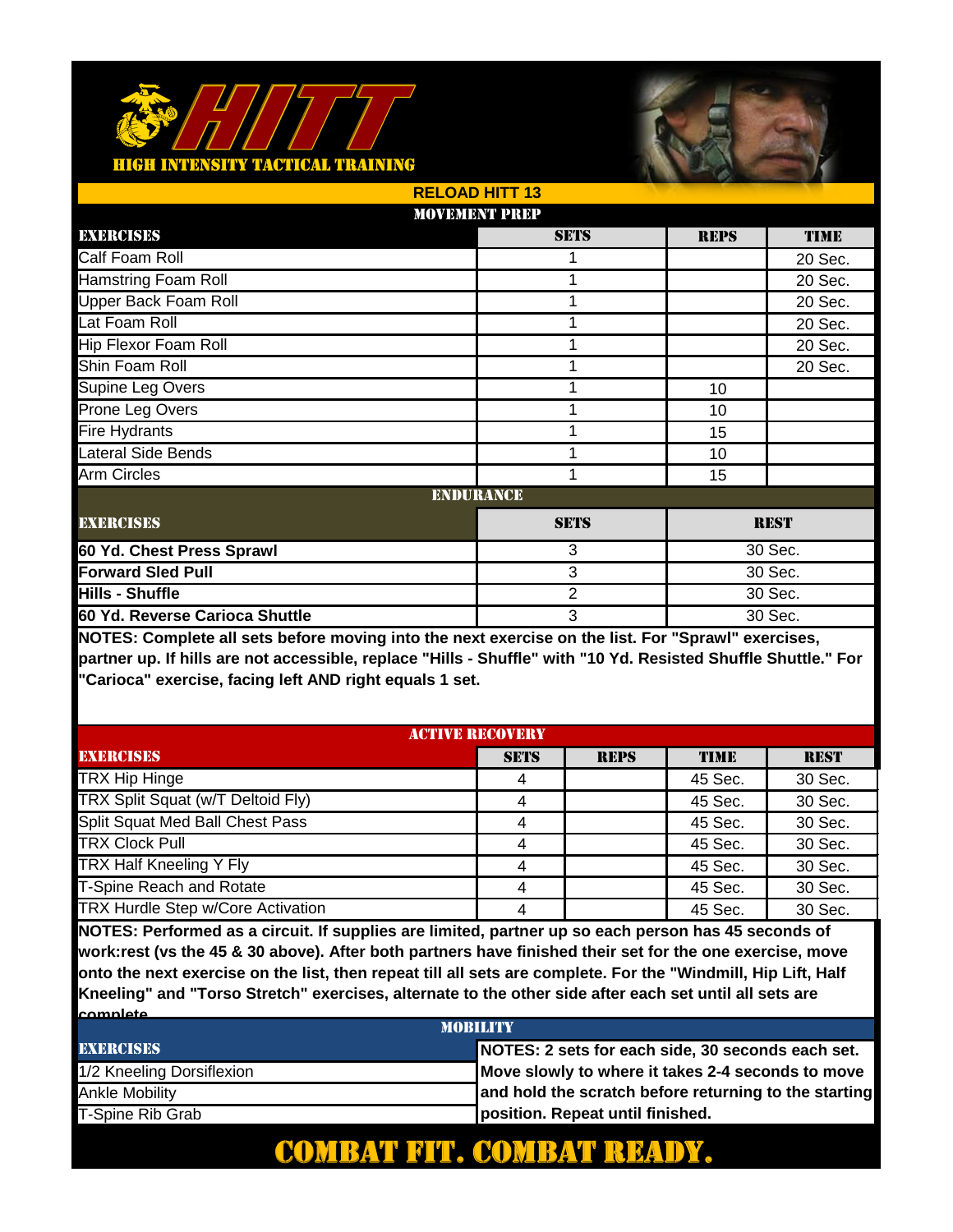

|                            | <b>RELOAD HITT 14</b> |                |             |             |  |
|----------------------------|-----------------------|----------------|-------------|-------------|--|
|                            | <b>MOVEMENT PREP</b>  |                |             |             |  |
| EXERCISES                  |                       | <b>SETS</b>    | <b>REPS</b> | <b>TIME</b> |  |
| <b>Hamstring Foam Roll</b> |                       |                |             | 20 Sec.     |  |
| Glute Foam Roll            |                       | 1              |             | 20 Sec.     |  |
| Lower Back Foam Roll       |                       | 1              |             | 20 Sec.     |  |
| Lat Foam Roll              |                       | 1              |             | 20 Sec.     |  |
| Inner Thigh Foam Roll      |                       | 1              |             | 20 Sec.     |  |
| Quad Foam Roll             |                       |                |             | 20 Sec.     |  |
| <b>Hip Adduction</b>       |                       | 1              | 15          |             |  |
| <b>Hip Abduction</b>       |                       | 1              | 15          |             |  |
| <b>Fire Hydrants</b>       |                       | 1              | 15          |             |  |
| Arm Circles                |                       | 1              | 15          |             |  |
| Heel / Toe Raise           |                       | 1              | 15          |             |  |
|                            | <b>ENDURANCE</b>      |                |             |             |  |
| <b>EXERCISES</b>           |                       | <b>SETS</b>    |             | <b>REST</b> |  |
| <b>Forward Sled Pull</b>   |                       | 3              | 30 Sec.     |             |  |
| <b>Reverse Sled Pull</b>   |                       | 3              | 30 Sec.     |             |  |
| 60 Yd. Shuttle             |                       | 3              |             | 30 Sec.     |  |
| 5-15 Shuffle to Sprint     |                       | $\overline{2}$ | 30 Sec.     |             |  |

**NOTES: If space is limited, partner up and take turns completing a set of each exercise and timing each other's "Rest" period.** 

| <b>ACTIVE RECOVERY</b>                  |             |             |             |             |
|-----------------------------------------|-------------|-------------|-------------|-------------|
| <b>EXERCISES</b>                        | <b>SETS</b> | <b>REPS</b> | <b>TIME</b> | <b>REST</b> |
| TRX Hip Hinge (Single Leg)              |             |             | 45 Sec.     | 30 Sec.     |
| TRX Split Squat (w/M Deltoid Fly)       |             |             | 45 Sec.     | 30 Sec.     |
| <b>TRX Hip Press</b>                    |             |             | 45 Sec.     | 30 Sec.     |
| <b>TRX Split Fly</b>                    | 4           |             | 45 Sec.     | 30 Sec.     |
| TRX Forward Lunge w/ Hip Flexor Stretch |             |             | 45 Sec.     | 30 Sec.     |
| <b>TRX Power Pull</b>                   |             |             | 45 Sec.     | 30 Sec.     |
| <b>Mountain Climber</b>                 |             |             | 45 Sec.     | 30 Sec.     |

**NOTES: Performed as a circuit. If supplies are limited, partner up so each person has 45 seconds of work:rest (vs the 45 & 30 above). After both partners have finished their set for the one exercise, move onto the next exercise on the list, then repeat till all sets are complete. For the "Single Leg, Split Squat," and "Power Pull" exercises, alternate to the other side after each set until all sets are complete.** 

| <b>MORILITY</b>           |                                                      |  |  |  |
|---------------------------|------------------------------------------------------|--|--|--|
| <b>EXERCISES</b>          | NOTES: 2 sets for each side, 30 seconds each set.    |  |  |  |
| Ankle Mobilitv            | For "Bretzal" stretch, hold for set time. For the    |  |  |  |
| 1/2 Kneeling Dorsiflexion | others, move slow, hold for a few seconds, return to |  |  |  |
| <b>Bretzal</b>            | start, and repeat.                                   |  |  |  |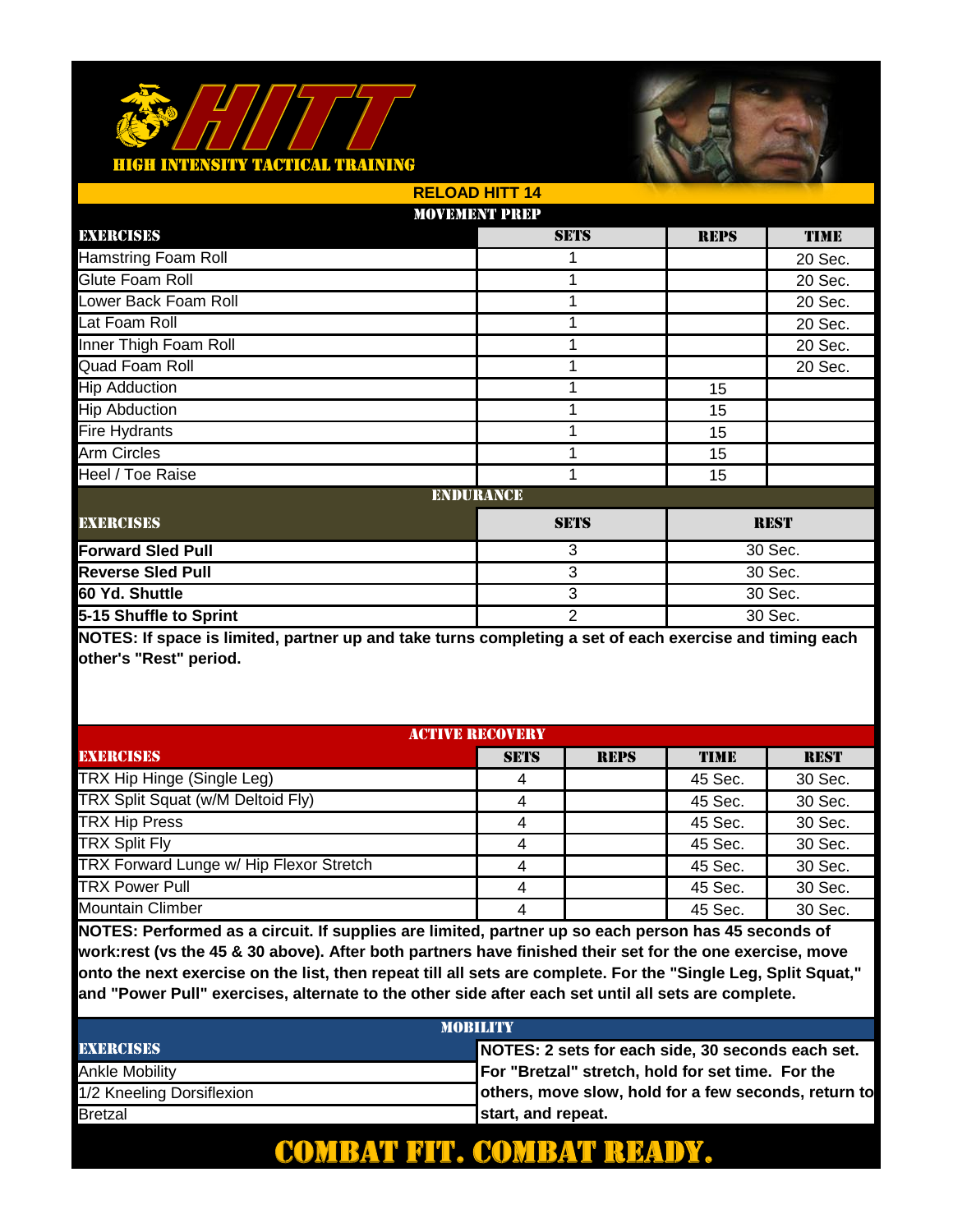

|                                 | <b>RELOAD HITT 15</b> |                |             |             |
|---------------------------------|-----------------------|----------------|-------------|-------------|
|                                 | <b>MOVEMENT PREP</b>  |                |             |             |
| EXERCISES                       |                       | <b>SETS</b>    | <b>REPS</b> | <b>TIME</b> |
| <b>Upper Back Foam Roll</b>     |                       |                |             | 20 Sec.     |
| Lat Foam Roll                   |                       | 1              |             | 20 Sec.     |
| Piriformis Foam Roll            |                       | 1              |             | 20 Sec.     |
| Calf Foam Roll                  |                       | 1              |             | 20 Sec.     |
| Shin Foam Roll                  |                       | 1              |             | 20 Sec.     |
| <b>TFL Foam Roll</b>            |                       |                |             | 20 Sec.     |
| Prone Leg Overs                 |                       | 1              | 10          |             |
| <b>Fire Hydrants</b>            |                       |                | 15          |             |
| <b>Knee Circles</b>             |                       |                | 15          |             |
| Heel / Toe Raise                |                       | 1              | 15          |             |
| Trunk Flexion / Extension       |                       | 1              | 15          |             |
|                                 | <b>ENDURANCE</b>      |                |             |             |
| <b>EXERCISES</b>                |                       | <b>SETS</b>    |             | <b>REST</b> |
| 10 Yd. Resisted Shuffle Shuttle |                       | 2              |             | 30 Sec.     |
| 10 Yd. Resisted Carioca Shuttle |                       | 2              |             | 30 Sec.     |
| 10 Yd. Crossover Runs           |                       | $\overline{2}$ |             | 30 Sec.     |
| 60 Yd. Reverse Carioca Shuttle  |                       | 2<br>30 Sec.   |             |             |

**NOTES: Partner up. One person will complete both sets with rest time, while the partner times the "Rest" period and holds the resistence bands. For the "Shuffle, Crossover," and "Carioca" exercises, facing left AND right equals 1 set.** 

| <b>ACTIVE RECOVERY</b>                   |             |             |             |             |
|------------------------------------------|-------------|-------------|-------------|-------------|
| <b>EXERCISES</b>                         | <b>SETS</b> | <b>REPS</b> | <b>TIME</b> | <b>REST</b> |
| Kettlebell Double Windmill Curl to Press |             |             | 45 Sec.     | 30 Sec.     |
| TRX Assisted Squat to Press              |             |             | 45 Sec.     | 30 Sec.     |
| <b>TRX Clock Press</b>                   |             |             | 45 Sec.     | 30 Sec.     |
| <b>TRX Overhead Back Extension</b>       | 4           |             | 45 Sec.     | 30 Sec.     |
| <b>TRX Cossack</b>                       |             |             | 45 Sec.     | 30 Sec.     |
| <b>TRX Resisted Torso Rotation</b>       |             |             | 45 Sec.     | 30 Sec.     |
| <b>TRX Hip Abduction</b>                 |             |             | 45 Sec.     | 30 Sec.     |

**NOTES: Performed as a circuit. If supplies are limited, partner up so each person has 45 seconds of work:rest (vs the 45 & 30 above). After both partners have finished their set for the one exercise, move onto the next exercise on the list, then repeat till all sets are complete. For the "Windmill" and "Torso Rotation" exercises, alternate to the other side after each set until all sets are complete.** 

| <b>MORILITY</b>         |                                                       |  |  |
|-------------------------|-------------------------------------------------------|--|--|
| <b>EXERCISES</b>        | NOTES: 2 sets for each side, 30 seconds each set.     |  |  |
| 1/2 Kneeling Hip Flexor | Move slowly to where it takes 2-4 seconds to move     |  |  |
| Ankle Mobility          | and hold the scratch before returning to the starting |  |  |
| T-Spine Rib Grab        | position. Repeat until finished.                      |  |  |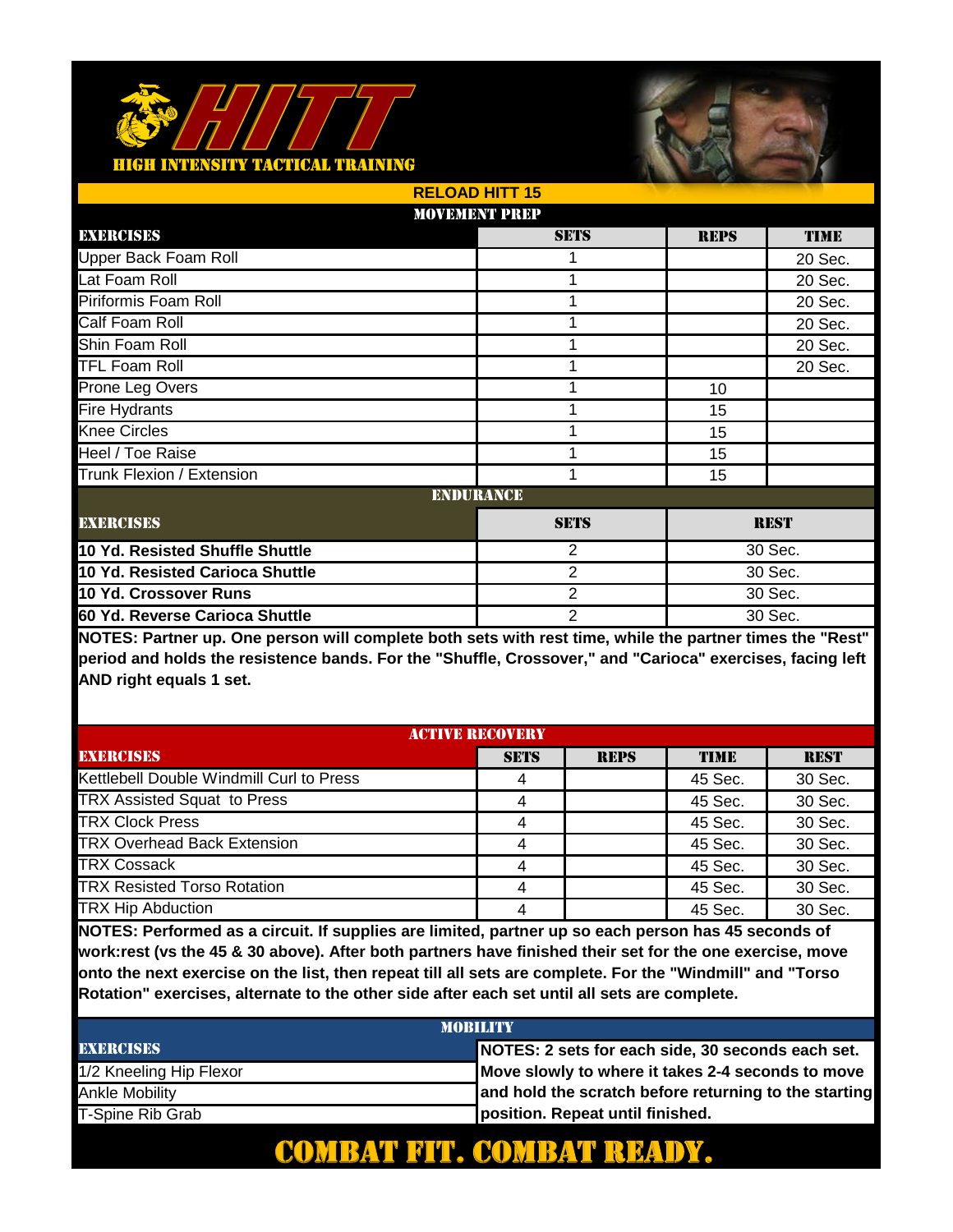

|                                 | <b>RELOAD HITT 16</b> |             |             |             |
|---------------------------------|-----------------------|-------------|-------------|-------------|
|                                 | <b>MOVEMENT PREP</b>  |             |             |             |
| EXERCISES                       |                       | <b>SETS</b> | <b>REPS</b> | <b>TIME</b> |
| Calf Foam Roll                  |                       |             |             | 20 Sec.     |
| Piriformis Foam Roll            |                       | 1           |             | 20 Sec.     |
| Lower Back Foam Roll            |                       | 1           |             | 20 Sec.     |
| Lat Foam Roll                   |                       | 1           |             | 20 Sec.     |
| Quad Foam Roll                  |                       | 1           |             | 20 Sec.     |
| Shin Foam Roll                  |                       |             |             | 20 Sec.     |
| <b>Fire Hydrants</b>            |                       | 1           | 15          |             |
| <b>Knee Circles</b>             |                       | 1           | 15          |             |
| Lateral Side Bends              |                       | 1           | 15          |             |
| Trunk Flexion / Extension       |                       | 1           | 15          |             |
| <b>Arm Circles</b>              |                       | 1           | 15          |             |
|                                 | <b>ENDURANCE</b>      |             |             |             |
| <b>EXERCISES</b>                |                       | <b>SETS</b> |             | <b>REST</b> |
| 10 Yd. Resisted Forward Shuttle |                       | 3           |             | 30 Sec.     |
| 60 Yd. Chest Press Sprawl       |                       | 3           | 30 Sec.     |             |
| 100 Yd. Gassers                 |                       | 3           |             | 30 Sec.     |
| 300 Yd. Shuttle                 |                       | 3           | 30 Sec.     |             |

**NOTES: Partner up. One person will complete both sets with rest time, while the partner times the "Rest" period and holds the resistence bands. For the "Sprawl," one partner completes a set then the next partner completes theirs, alternating until the all sets are complete.** 

| <b>ACTIVE RECOVERY</b>            |             |             |             |             |
|-----------------------------------|-------------|-------------|-------------|-------------|
| <b>EXERCISES</b>                  | <b>SETS</b> | <b>REPS</b> | <b>TIME</b> | <b>REST</b> |
| <b>TRX Hip Drop</b>               |             |             | 45 Sec.     | 30 Sec.     |
| TRX Split Squat (w/Y Deltoid Fly) | 4           |             | 45 Sec.     | 30 Sec.     |
| Cook Hip Lift                     | 4           |             | 45 Sec.     | 30 Sec.     |
| <b>TRX Clock Pull</b>             | 4           |             | 45 Sec.     | 30 Sec.     |
| <b>TRX Half Kneeling Roll Out</b> | 4           |             | 45 Sec.     | 30 Sec.     |
| Med Ball Arch Chops               | 4           |             | 45 Sec.     | 30 Sec.     |
| <b>Farmers Carry</b>              | 4           |             | 45 Sec.     | 30 Sec.     |

**NOTES: Performed as a circuit. If supplies are limited, partner up so each person has 45 seconds of work:rest (vs the 45 & 30 above). After both partners have finished their set for the one exercise, move onto the next exercise on the list, then repeat till all sets are complete. For the "Split Squat, Hip Lift," and "Half Kneeling" exercises, alternate to the other side after each set until all sets are complete.** 

| <b>MORILITY</b>           |                                                      |  |  |
|---------------------------|------------------------------------------------------|--|--|
| <b>EXERCISES</b>          | NOTES: 2 sets for each side, 30 seconds each set.    |  |  |
| 1/2 Kneeling Dorsiflexion | For "Bretzal" stretch, hold for set time. For the    |  |  |
| 1/2 Kneeling Hip Flexor   | others, move slow, hold for a few seconds, return to |  |  |
| <b>Bretzal</b>            | start, and repeat.                                   |  |  |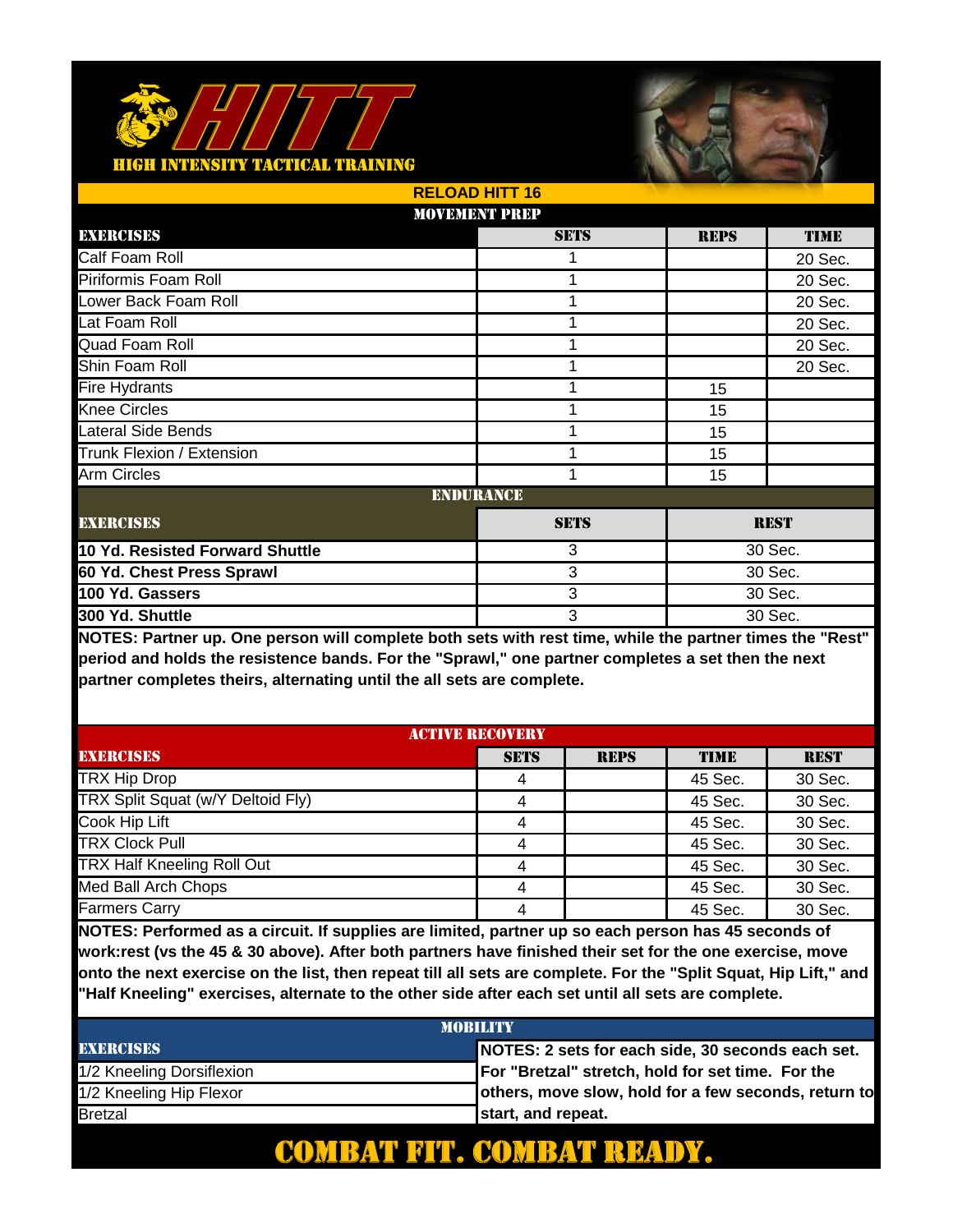

|                                | <b>RELOAD HITT 17</b> |             |             |  |
|--------------------------------|-----------------------|-------------|-------------|--|
|                                | <b>MOVEMENT PREP</b>  |             |             |  |
| EXERCISES                      | <b>SETS</b>           | <b>REPS</b> | <b>TIME</b> |  |
| <b>Hamstring Foam Roll</b>     |                       |             | 20 Sec.     |  |
| Piriformis Foam Roll           | 1                     |             | 20 Sec.     |  |
| Lower Back Foam Roll           | 1                     |             | 20 Sec.     |  |
| Upper Back Foam Roll           | 1                     |             | 20 Sec.     |  |
| <b>TFL Foam Roll</b>           |                       |             | 20 Sec.     |  |
| Shin Foam Roll                 | 1                     |             | 20 Sec.     |  |
| Supine Leg Overs               | 1                     | 10          |             |  |
| <b>Hip Abduction</b>           |                       | 15          |             |  |
| <b>Hip Adduction</b>           | 1                     | 15          |             |  |
| Heel / Toe Raise               | 1                     | 15          |             |  |
| Arm Circles                    | 1                     | 15          |             |  |
|                                | <b>ENDURANCE</b>      |             |             |  |
| <b>EXERCISES</b>               | <b>SETS</b>           |             | <b>REST</b> |  |
| 60 Yd. Reverse Shuttle         | 3                     | 30 Sec.     |             |  |
| 60 Yd. Shuttle w Carioca       | $\overline{2}$        | 30 Sec.     |             |  |
| 60 Yd. Reverse Carioca Shuttle | 2                     |             | 30 Sec.     |  |
| 5-15 Shuffle to Sprint         | 2                     |             | 30 Sec.     |  |
|                                |                       |             |             |  |

**NOTES: Partner up. One person will complete all sets with rest time, while the partner times the "Rest" period for the runner until their turn comes. For the "Carioca" and "Shuffle" exercises, facing left AND right equals 1 set.** 

| <b>ACTIVE RECOVERY</b>             |             |             |             |             |
|------------------------------------|-------------|-------------|-------------|-------------|
| <b>EXERCISES</b>                   | <b>SETS</b> | <b>REPS</b> | <b>TIME</b> | <b>REST</b> |
| Kettlebell Double Windmill         |             |             | 45 Sec.     | 30 Sec.     |
| TRX Split Squat (w/T Deltoid Fly)  |             |             | 45 Sec.     | 30 Sec.     |
| <b>TRX Hip Press</b>               |             |             | 45 Sec.     | 30 Sec.     |
| <b>TRX Overhead Back Extension</b> |             |             | 45 Sec.     | 30 Sec.     |
| Reverse Lunge w/ Hamstring Curl    |             |             | 45 Sec.     | 30 Sec.     |
| <b>TRX Long Torso Stretch</b>      |             |             | 45 Sec.     | 30 Sec.     |
| 3 Way Plank                        |             |             | 45 Sec.     | 30 Sec.     |

**NOTES: Performed as a circuit. If supplies are limited, partner up so each person has 45 seconds of work:rest (vs the 45 & 30 above). After both partners have finished their set for the one exercise, move onto the next exercise on the list, then repeat till all sets are complete. For the "Windmill, Split Squat," and "Torso Stretch" exercises, alternate to the other side after each set until all sets are complete. For the "3 Way Plank," each position is held for 15 seconds.**

| <b>MORILITY</b>           |                                                       |  |
|---------------------------|-------------------------------------------------------|--|
| <b>EXERCISES</b>          | NOTES: 2 sets for each side, 30 seconds each set.     |  |
| 1/2 Kneeling Dorsiflexion | Move slowly to where it takes 2-4 seconds to move     |  |
| Elbow to Instep           | and hold the scratch before returning to the starting |  |
| T-Spine Rib Grab          | position. Repeat until finished.                      |  |

### **COMBAT FIT. COMBAT**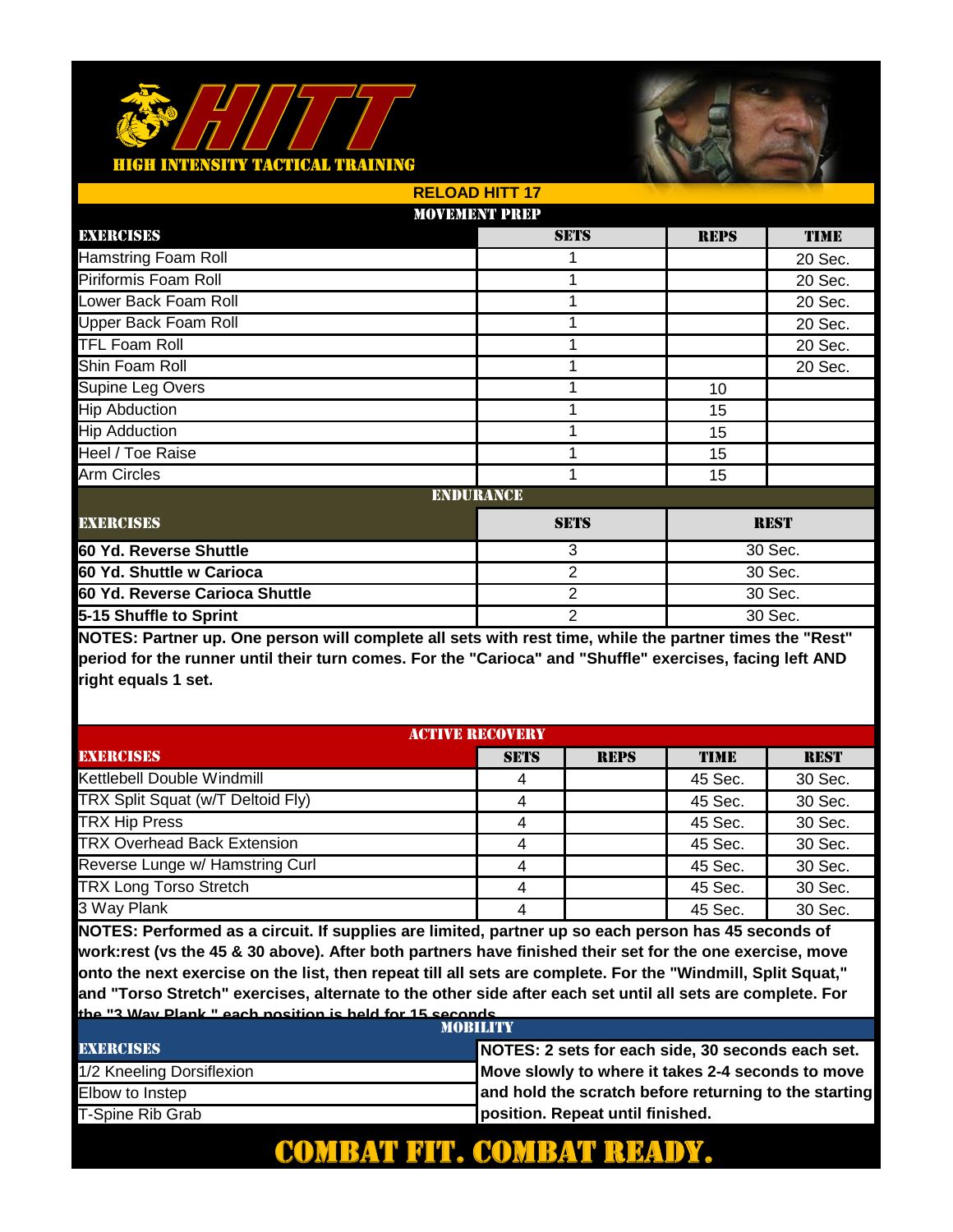

|                             | <b>RELOAD HITT 18</b> |             |             |             |
|-----------------------------|-----------------------|-------------|-------------|-------------|
|                             | <b>MOVEMENT PREP</b>  |             |             |             |
| EXERCISES                   |                       | <b>SETS</b> | <b>REPS</b> | <b>TIME</b> |
| <b>Upper Back Foam Roll</b> |                       |             |             | 20 Sec.     |
| Lat Foam Roll               |                       | 1           |             | 20 Sec.     |
| Glute Foam Roll             |                       | 1           |             | 20 Sec.     |
| <b>Hamstring Foam Roll</b>  |                       | 1           |             | 20 Sec.     |
| Calf Foam Roll              |                       | 1           |             | 20 Sec.     |
| Quad Foam Roll              |                       |             |             | 20 Sec.     |
| Prone Leg Overs             |                       | 1           | 10          |             |
| Fire Hydrants               |                       | 1           | 15          |             |
| Heel / Toe Raise            |                       | 1           | 15          |             |
| <b>Lateral Side Bends</b>   |                       | 1           | 15          |             |
| <b>Arm Circles</b>          |                       | 1           | 15          |             |
|                             | <b>ENDURANCE</b>      |             |             |             |
| <b>EXERCISES</b>            |                       | <b>SETS</b> | <b>REST</b> |             |
| 60 Yd. Chest Press Sprawl   |                       | 3           | 30 Sec.     |             |
| 60 Yd. Overhead Sprawl      |                       | 3           | 30 Sec.     |             |
| 100 Yd. Gassers             |                       | 3           |             | 30 Sec.     |
| 300 Yd. Shuttle             |                       | 3           | 30 Sec.     |             |

**NOTES: Partner up and complete all sets before moving into the next exercise on the list. Partners will time the "Rest" period for the runner during the "Gassers" and "Shuttle."**

| <b>ACTIVE RECOVERY</b>      |             |             |         |             |
|-----------------------------|-------------|-------------|---------|-------------|
| <b>EXERCISES</b>            | <b>SETS</b> | <b>REPS</b> | TIME    | <b>REST</b> |
| Kettlebell Windmill         |             |             | 45 Sec. | 30 Sec.     |
| <b>TRX Single Leg Squat</b> |             |             | 45 Sec. | 30 Sec.     |
| <b>TRX Clock Press</b>      |             |             | 45 Sec. | 30 Sec.     |
| <b>TRX Split Fly</b>        |             |             | 45 Sec. | 30 Sec.     |
| Half Kneeling Curl to Press |             |             | 45 Sec. | 30 Sec.     |
| Half Kneeling with Rotation |             |             | 45 Sec. | 30 Sec.     |
| <b>TRX Body Saw</b>         |             |             | 45 Sec. | 30 Sec.     |

**NOTES: Performed as a circuit. If supplies are limited, partner up so each person has 45 seconds of work:rest (vs the 45 & 30 above). After both partners have finished their set for the one exercise, move onto the next exercise on the list, then repeat till all sets are complete. For the "Windmill, Single Leg," and "Half Kneeling" exercises, alternate to the other side after each set until all sets are complete.** 

| <b>MORILITY</b>         |                                                      |  |  |
|-------------------------|------------------------------------------------------|--|--|
| <b>EXERCISES</b>        | NOTES: 2 sets for each side, 30 seconds each set.    |  |  |
| Ankle Mobilitv          | For "Bretzal" stretch, hold for set time. For the    |  |  |
| 1/2 Kneeling Hip Flexor | others, move slow, hold for a few seconds, return to |  |  |
| <b>Bretzal</b>          | start, and repeat.                                   |  |  |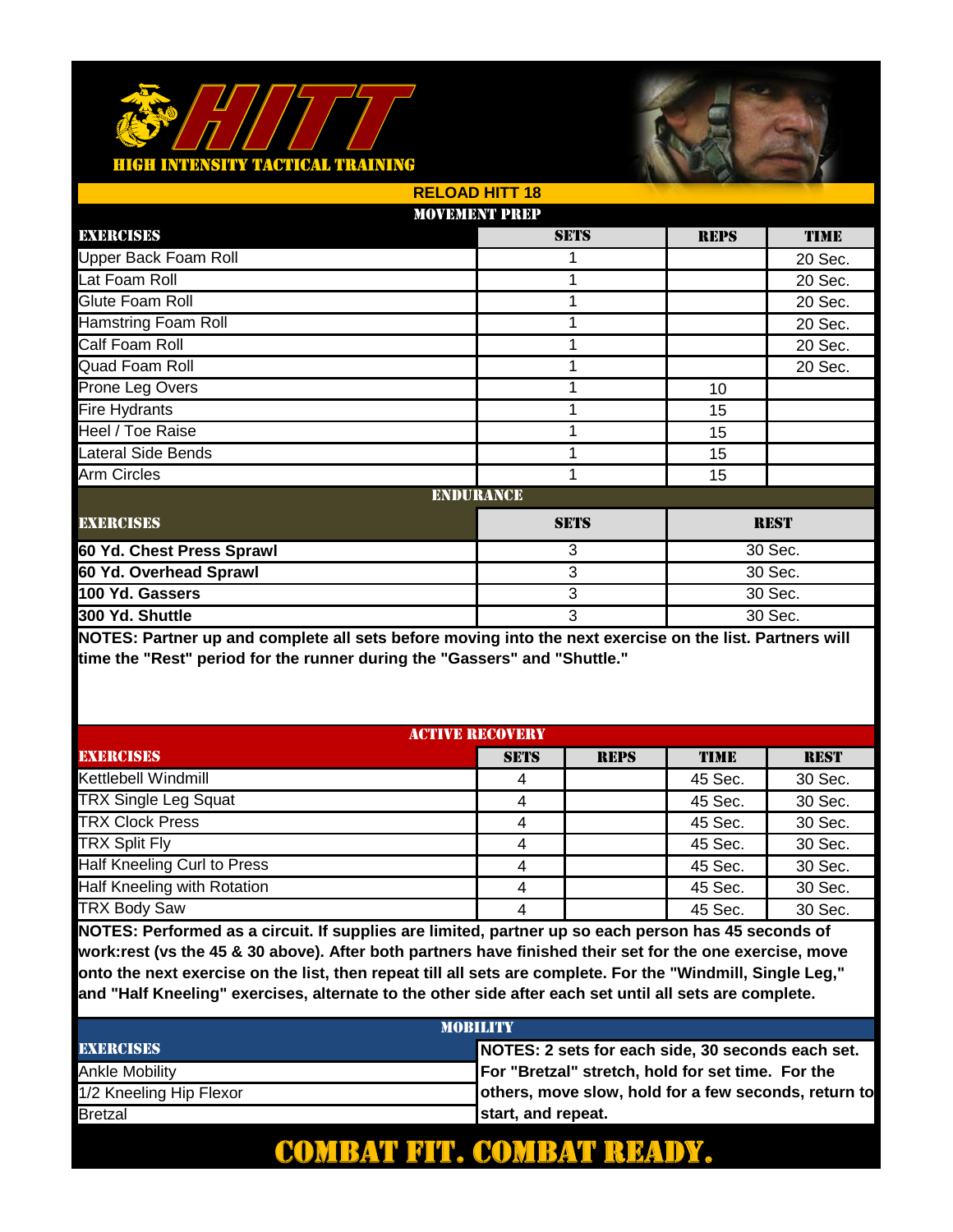

|                             | <b>RELOAD HITT 19</b> |                |             |             |
|-----------------------------|-----------------------|----------------|-------------|-------------|
|                             | <b>MOVEMENT PREP</b>  |                |             |             |
| EXERCISES                   |                       | <b>SETS</b>    | <b>REPS</b> | <b>TIME</b> |
| Shin Foam Roll              |                       |                |             | 20 Sec.     |
| Quad Foam Roll              |                       | 1              |             | 20 Sec.     |
| Hip Flexor Foam Roll        |                       | 1              |             | 20 Sec.     |
| <b>Upper Back Foam Roll</b> |                       | 1              |             | 20 Sec.     |
| Lower Back Foam Roll        |                       | 1              |             | 20 Sec.     |
| Piriformis Foam Roll        |                       |                |             | 20 Sec.     |
| Supine Leg Overs            |                       | 1              | 10          |             |
| <b>Hip Abduction</b>        |                       | 1              | 15          |             |
| <b>Hip Adduction</b>        |                       | 1              | 15          |             |
| Prone Leg Overs             |                       | 1              | 10          |             |
| Trunk Flexion / Extension   |                       | 1              | 15          |             |
|                             | <b>ENDURANCE</b>      |                |             |             |
| <b>EXERCISES</b>            | <b>SETS</b>           |                |             | <b>REST</b> |
| <b>Hills - Sprint</b>       |                       | 3              | 30 Sec.     |             |
| <b>Hills - Shuffle</b>      |                       | 2              |             | 30 Sec.     |
| 10 Yd. Crossover Runs       |                       | $\overline{2}$ |             | 30 Sec.     |
| 5-15 Shuffle to Sprint      |                       | $\overline{2}$ |             | 30 Sec.     |

**NOTES: If space is limited, partner up and have them time the "Rest" period between sets. If hills are not accessible, replace "Sprints" with "10 Yd. Resisted Forward Shuttle" and the "Shuffle" with "10 Yd. Resisted Shuffle Shuttle." For the "Shuffle" and "Crossover" exercises, facing left AND right equals 1 set.** 

| <b>ACTIVE RECOVERY</b>              |             |             |             |             |
|-------------------------------------|-------------|-------------|-------------|-------------|
| <b>EXERCISES</b>                    | <b>SETS</b> | <b>REPS</b> | <b>TIME</b> | <b>REST</b> |
| TRX Hip Hinge (Single Leg)          |             |             | 45 Sec.     | 30 Sec.     |
| <b>TRX Assisted Bottom Up Squat</b> |             |             | 45 Sec.     | 30 Sec.     |
| Split Squat Med Ball Chest Pass     |             |             | 45 Sec.     | 30 Sec.     |
| <b>TRX Overhead Back Extension</b>  | 4           |             | 45 Sec.     | 30 Sec.     |
| TRX Half Kneeling Y Fly             |             |             | 45 Sec.     | 30 Sec.     |
| <b>T-Spine Reach and Rotate</b>     |             |             | 45 Sec.     | 30 Sec.     |
| <b>TRX Hip Abduction</b>            |             |             | 45 Sec.     | 30 Sec.     |

**NOTES: Performed as a circuit. If supplies are limited, partner up so each person has 45 seconds of work:rest (vs the 45 & 30 above). After both partners have finished their set for the one exercise, move onto the next exercise on the list, then repeat till all sets are complete. For the "Single Leg, Split Squat, Half Kneeling," and "T-Spine" exercises, alternate to the other side after each set until all sets are complete.** 

| <b>MORILITY</b>           |                                                       |  |  |
|---------------------------|-------------------------------------------------------|--|--|
| <b>EXERCISES</b>          | NOTES: 2 sets for each side, 30 seconds each set.     |  |  |
| Elbow to Instep           | Move slowly to where it takes 2-4 seconds to move     |  |  |
| 1/2 Kneeling Dorsiflexion | and hold the scratch before returning to the starting |  |  |
| T-Spine Rib Grab          | position. Repeat until finished.                      |  |  |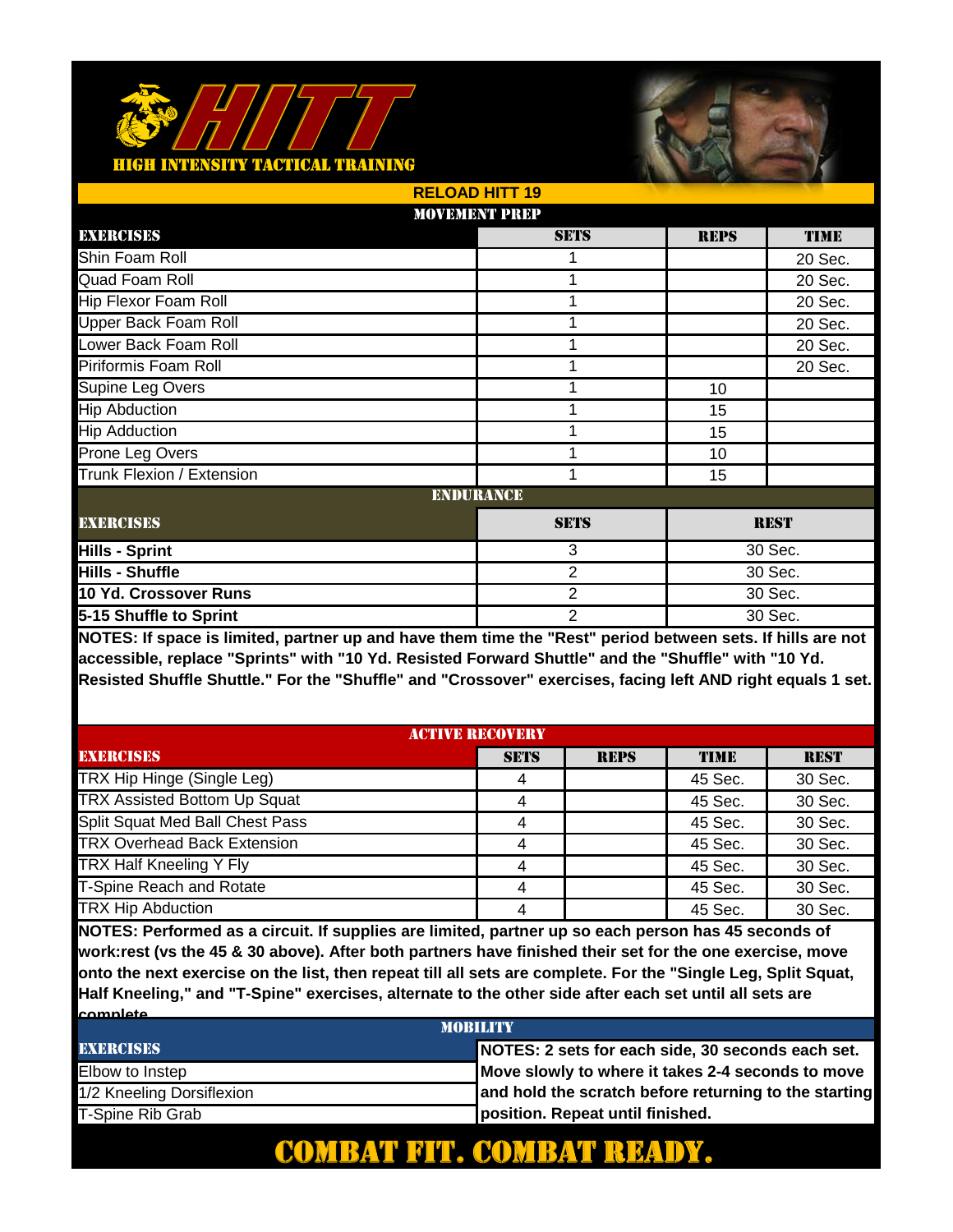#### <u> FACTICAL TRAINING</u>



|                                | <b>RELOAD HITT 20</b> |                |             |             |
|--------------------------------|-----------------------|----------------|-------------|-------------|
|                                | <b>MOVEMENT PREP</b>  |                |             |             |
| EXERCISES                      |                       | <b>SETS</b>    | <b>REPS</b> | <b>TIME</b> |
| Calf Foam Roll                 |                       |                |             | 20 Sec.     |
| <b>Hamstring Foam Roll</b>     |                       | 1              |             | 20 Sec.     |
| Lower Back Foam Roll           |                       | 1              |             | 20 Sec.     |
| <b>Upper Back Foam Roll</b>    |                       | 1              |             | 20 Sec.     |
| Lat Foam Roll                  |                       | 1              |             | 20 Sec.     |
| Arm Circles                    |                       |                | 15          |             |
| Trunk Flexion / Extension      |                       | 1              | 15          |             |
| <b>Lateral Side Bends</b>      |                       |                | 15          |             |
| Prone Leg Overs                |                       | 1              | 10          |             |
| Supine Leg Overs               |                       | 1              | 10          |             |
| Heel / Toe Raise               |                       | 1              | 15          |             |
|                                | <b>ENDURANCE</b>      |                |             |             |
| <b>EXERCISES</b>               |                       | <b>SETS</b>    |             | <b>REST</b> |
| 60 Yd. Overhead Sprawl         |                       | 3              |             | 30 Sec.     |
| <b>Reverse Sled Pull</b>       |                       | 3              | 30 Sec.     |             |
| 60 Yd. Reverse Shuttle         |                       | $\overline{2}$ |             | 30 Sec.     |
| 60 Yd. Reverse Carioca Shuttle |                       | $\overline{2}$ | 30 Sec.     |             |

**NOTES: Partner up and complete all sets before moving into the next exercise on the list. Partners time the runner's "Rest" period. For the "Carioca" exercise, facing left AND right equals 1 set.** 

| <b>ACTIVE RECOVERY</b>                   |             |             |         |             |
|------------------------------------------|-------------|-------------|---------|-------------|
| <b>EXERCISES</b>                         | <b>SETS</b> | <b>REPS</b> | TIME    | <b>REST</b> |
| Kettlebell Double Windmill Curl to Press |             |             | 45 Sec. | 30 Sec.     |
| <b>TRX Assisted Squat</b>                |             |             | 45 Sec. | 30 Sec.     |
| Cook Hip Lift                            |             |             | 45 Sec. | 30 Sec.     |
| <b>TRX Split Fly</b>                     |             |             | 45 Sec. | 30 Sec.     |
| <b>TRX Half Kneeling Split Squat</b>     |             |             | 45 Sec. | 30 Sec.     |
| <b>TRX T-Spine Rotation</b>              |             |             | 45 Sec. | 30 Sec.     |
| <b>Mountain Climber</b>                  |             |             | 45 Sec. | 30 Sec.     |

**NOTES: Performed as a circuit. If supplies are limited, partner up so each person has 45 seconds of work:rest (vs the 45 & 30 above). After both partners have finished their set for the one exercise, move onto the next exercise on the list, then repeat till all sets are complete. For the "Windmill, Hip Lift, Half Kneeling" and "T-spine" exercises, alternate to the other side after each set until all sets are complete.** 

| <b>MORILITY</b>           |                                                      |  |  |
|---------------------------|------------------------------------------------------|--|--|
| <b>EXERCISES</b>          | NOTES: 2 sets for each side, 30 seconds each set.    |  |  |
| Elbow to Instep           | For "Bretzal" stretch, hold for set time. For the    |  |  |
| 1/2 Kneeling Dorsiflexion | others, move slow, hold for a few seconds, return to |  |  |
| <b>Bretzal</b>            | start, and repeat.                                   |  |  |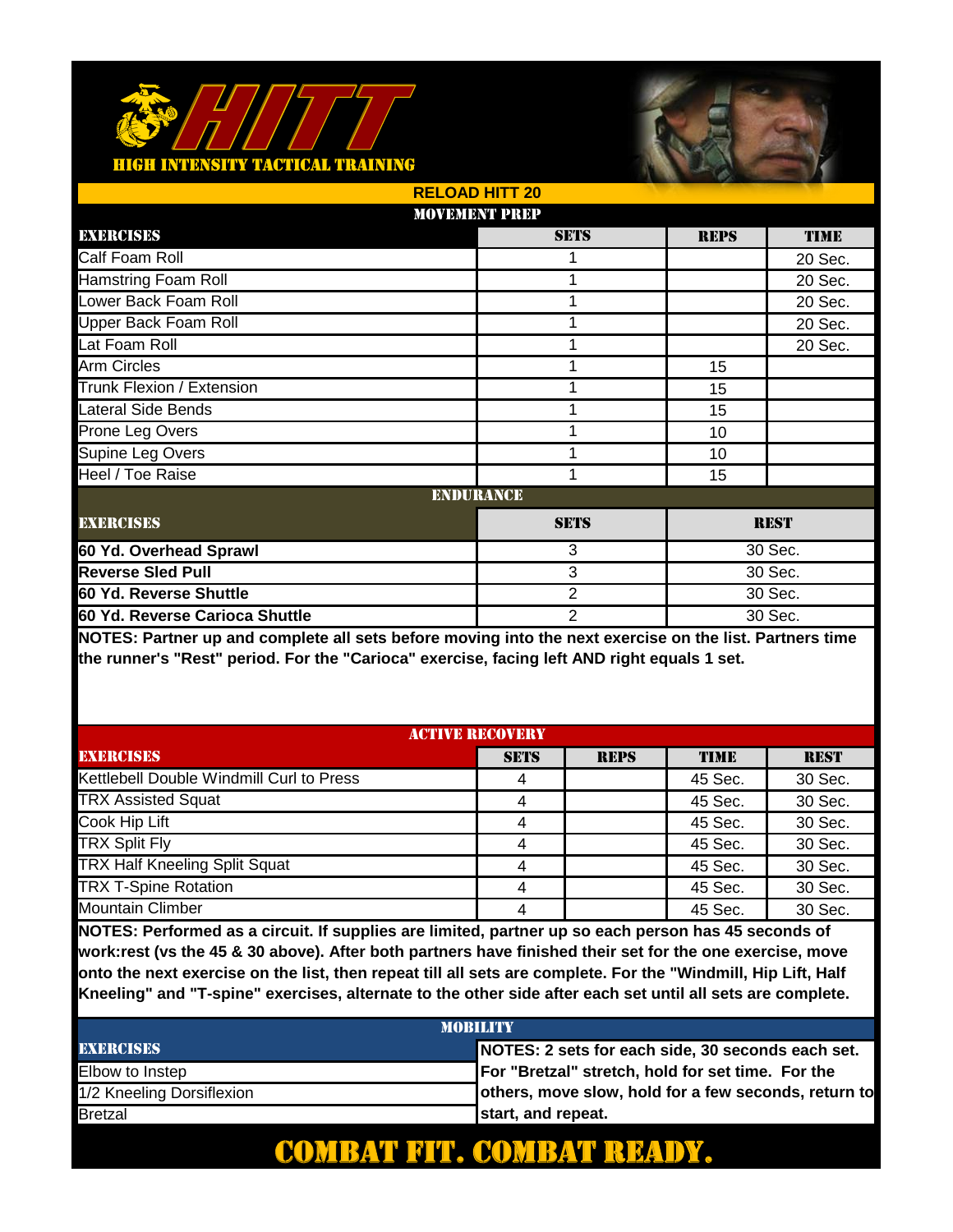

|                                 | <b>RELOAD HITT 21</b> |                |             |             |  |
|---------------------------------|-----------------------|----------------|-------------|-------------|--|
|                                 | <b>MOVEMENT PREP</b>  |                |             |             |  |
| EXERCISES                       |                       | <b>SETS</b>    | <b>REPS</b> | <b>TIME</b> |  |
| Calf Foam Roll                  |                       |                |             | 20 Sec.     |  |
| <b>Hamstring Foam Roll</b>      |                       | 1              |             | 20 Sec.     |  |
| Glute Foam Roll                 |                       | 1              |             | 20 Sec.     |  |
| Lower Back Foam Roll            |                       | 1              |             | 20 Sec.     |  |
| <b>TFL Foam Roll</b>            |                       | 1              |             | 20 Sec.     |  |
| <b>Fire Hydrants</b>            |                       |                | 20          |             |  |
| Prone Leg Overs                 |                       | 1              | 10          |             |  |
| Supine Leg Overs                |                       |                | 10          |             |  |
| Heel / Toe Raise                |                       |                | 20          |             |  |
| <b>Lateral Side Bends</b>       |                       | 1              | 20          |             |  |
| Trunk Flexion / Extension       |                       | 1              | 20          |             |  |
|                                 | <b>ENDURANCE</b>      |                |             |             |  |
| <b>EXERCISES</b>                |                       | <b>SETS</b>    |             | <b>REST</b> |  |
| 10 Yd. Resisted Forward Shuttle |                       | 3              |             | 30 Sec.     |  |
| 10 Yd. Resisted Shuffle Shuttle |                       | 2              | 30 Sec.     |             |  |
| 10 Yd. Crossover Runs           |                       | $\overline{2}$ |             | 30 Sec.     |  |
| 60 Yd. Shuttle                  |                       | 3              | 30 Sec.     |             |  |

**NOTES: Partner up and complete all sets before moving into the next exercise on the list. Partners time the runner's "Rest" period. For the "Shuffle" and "Crossover" exercises, facing left AND right equals 1 set.** 

| <b>ACTIVE RECOVERY</b>                  |             |             |             |             |
|-----------------------------------------|-------------|-------------|-------------|-------------|
| <b>EXERCISES</b>                        | <b>SETS</b> | <b>REPS</b> | <b>TIME</b> | <b>REST</b> |
| TRX Hip Hinge                           |             |             | 45 Sec.     | 15 Sec.     |
| TRX Split Squat (w/M Deltoid Fly)       |             |             | 45 Sec.     | 15 Sec.     |
| <b>TRX Hip Press</b>                    | 4           |             | 45 Sec.     | 15 Sec.     |
| <b>TRX Clock Pull</b>                   | 4           |             | 45 Sec.     | 15 Sec.     |
| TRX Forward Lunge w/ Hip Flexor Stretch |             |             | 45 Sec.     | 15 Sec.     |
| <b>TRX Power Pull</b>                   |             |             | 45 Sec.     | 15 Sec.     |
| <b>Farmers Carry</b>                    |             |             | 45 Sec.     |             |

**NOTES: Performed as a circuit. If supplies are limited, partner up so each person has 45 seconds of work:rest (vs the 45 & 15 above). After both partners have finished their set for the one exercise, move onto the next exercise on the list, then repeat till all sets are complete. For the "Split Squat" and "Power Pull" exercises, alternate to the other side after each set until all sets are complete.** 

| <b>MOBILITY</b>           |                                                       |  |  |
|---------------------------|-------------------------------------------------------|--|--|
| <b>EXERCISES</b>          | NOTES: 2 sets for each side, 30 seconds each set.     |  |  |
| Ankle Mobility            | Move slowly to where it takes 2-4 seconds to move     |  |  |
| 1/2 Kneeling Dorsiflexion | and hold the scratch before returning to the starting |  |  |
| T-Spine Rib Grab          | position. Repeat until finished.                      |  |  |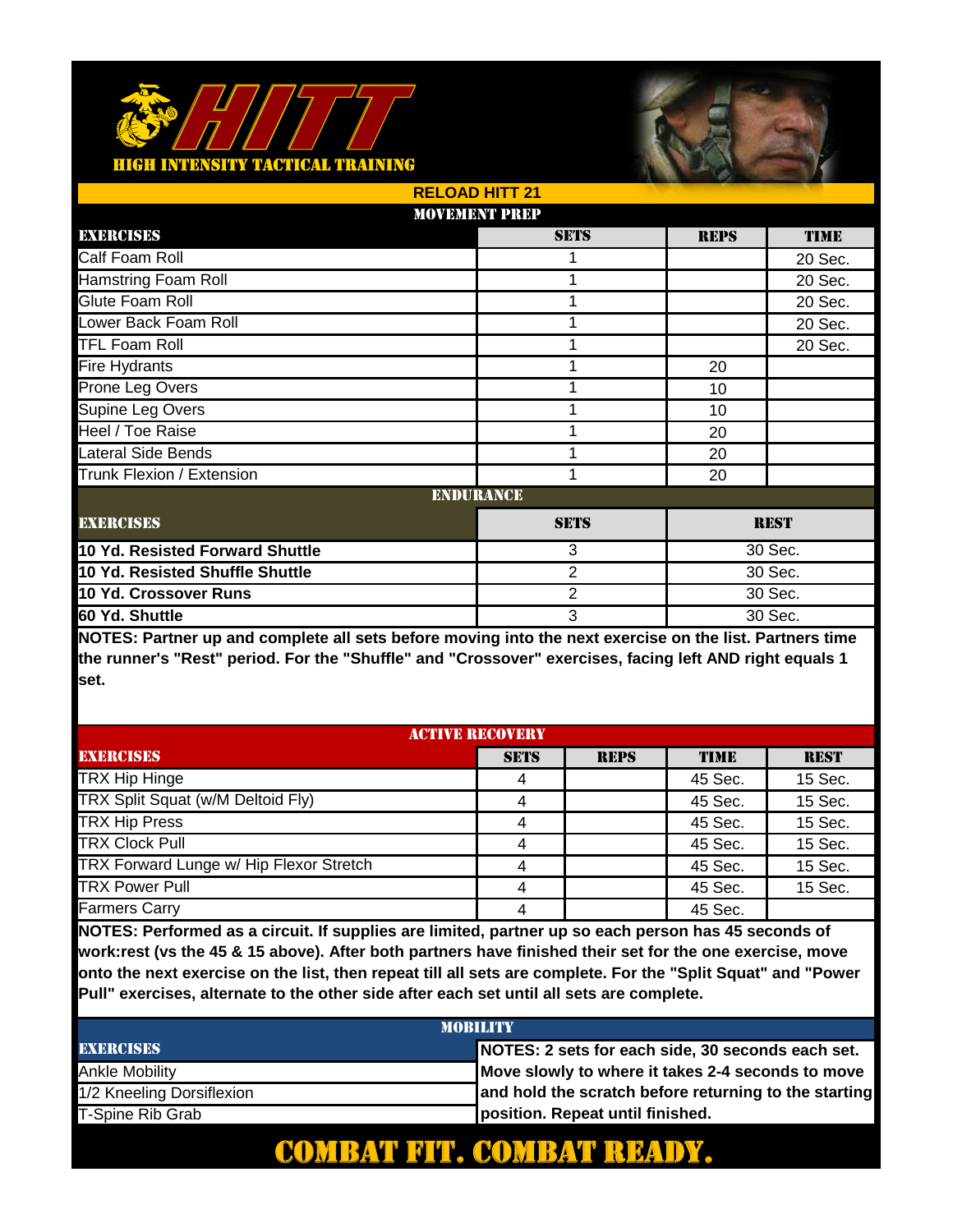#### <u> FACTICAL TRAINING</u>



|                                 | <b>RELOAD HITT 22</b> |                |             |             |  |
|---------------------------------|-----------------------|----------------|-------------|-------------|--|
|                                 | <b>MOVEMENT PREP</b>  |                |             |             |  |
| EXERCISES                       |                       | <b>SETS</b>    | <b>REPS</b> | <b>TIME</b> |  |
| Lat Foam Roll                   |                       |                |             | 20 Sec.     |  |
| Lower Back Foam Roll            |                       | 1              |             | 20 Sec.     |  |
| <b>Hamstring Foam Roll</b>      |                       | 1              |             | 20 Sec.     |  |
| Shin Foam Roll                  |                       | 1              |             | 20 Sec.     |  |
| Quad Foam Roll                  |                       | 1              |             | 20 Sec.     |  |
| Prone Leg Overs                 |                       |                | 10          |             |  |
| <b>Hip Abduction</b>            |                       | 1              | 15          |             |  |
| <b>Hip Adduction</b>            |                       | 1              | 15          |             |  |
| <b>Fire Hydrants</b>            |                       | 1              | 15          |             |  |
| <b>Knee Circles</b>             |                       | 1              | 15          |             |  |
| <b>Arm Circles</b>              |                       | 1              | 15          |             |  |
|                                 | <b>ENDURANCE</b>      |                |             |             |  |
| <b>EXERCISES</b>                |                       | <b>SETS</b>    |             | <b>REST</b> |  |
| 10 Yd. Crossover Runs           |                       | $\overline{2}$ |             | 30 Sec.     |  |
| 60 Yd. Shuttle w Carioca        |                       | 2              | 30 Sec.     |             |  |
| 10 Yd. Resisted Carioca Shuttle |                       | $\overline{2}$ |             | 30 Sec.     |  |
| 5-15 Shuffle to Sprint          |                       | $\overline{2}$ | 30 Sec.     |             |  |

**NOTES: Partner up. One person will complete all sets with rest time, while the partner times the "Rest" period and holds the resistence bands. For the "Crossover, Carioca," and "Shuffle" exercises, facing left AND right equals 1 set.** 

| <b>ACTIVE RECOVERY</b>              |             |             |             |             |
|-------------------------------------|-------------|-------------|-------------|-------------|
| <b>EXERCISES</b>                    | <b>SETS</b> | <b>REPS</b> | <b>TIME</b> | <b>REST</b> |
| Kettlebell Double Windmill          |             |             | 45 Sec.     | 15 Sec.     |
| <b>TRX Assisted Bottom Up Squat</b> |             |             | 45 Sec.     | 15 Sec.     |
| <b>TRX Clock Press</b>              |             |             | 45 Sec.     | 15 Sec.     |
| <b>TRX Overhead Back Extension</b>  |             |             | 45 Sec.     | 15 Sec.     |
| Reverse Lunge w/ Hamstring Curl     |             |             | 45 Sec.     | 15 Sec.     |
| Med Ball Arch Chops                 |             |             | 45 Sec.     | 15 Sec.     |
| TRX Hurdle Step w/Core Activation   |             |             | 45 Sec.     | 15 Sec.     |

**NOTES: Performed as a circuit. If supplies are limited, partner up so each person has 45 seconds of work:rest (vs the 45 & 15 above). After both partners have finished their set for the one exercise, move onto the next exercise on the list, then repeat till all sets are complete. For the "Windmill" and "Hurdle Step" exercises, alternate to the other side after each set until all sets are complete.** 

| <b>MORILITY</b>         |                                                      |  |  |  |
|-------------------------|------------------------------------------------------|--|--|--|
| <b>EXERCISES</b>        | NOTES: 2 sets for each side, 30 seconds each set.    |  |  |  |
| 1/2 Kneeling Hip Flexor | For "Bretzal" stretch, hold for set time. For the    |  |  |  |
| Elbow to Instep         | others, move slow, hold for a few seconds, return to |  |  |  |
| <b>Bretzal</b>          | start, and repeat.                                   |  |  |  |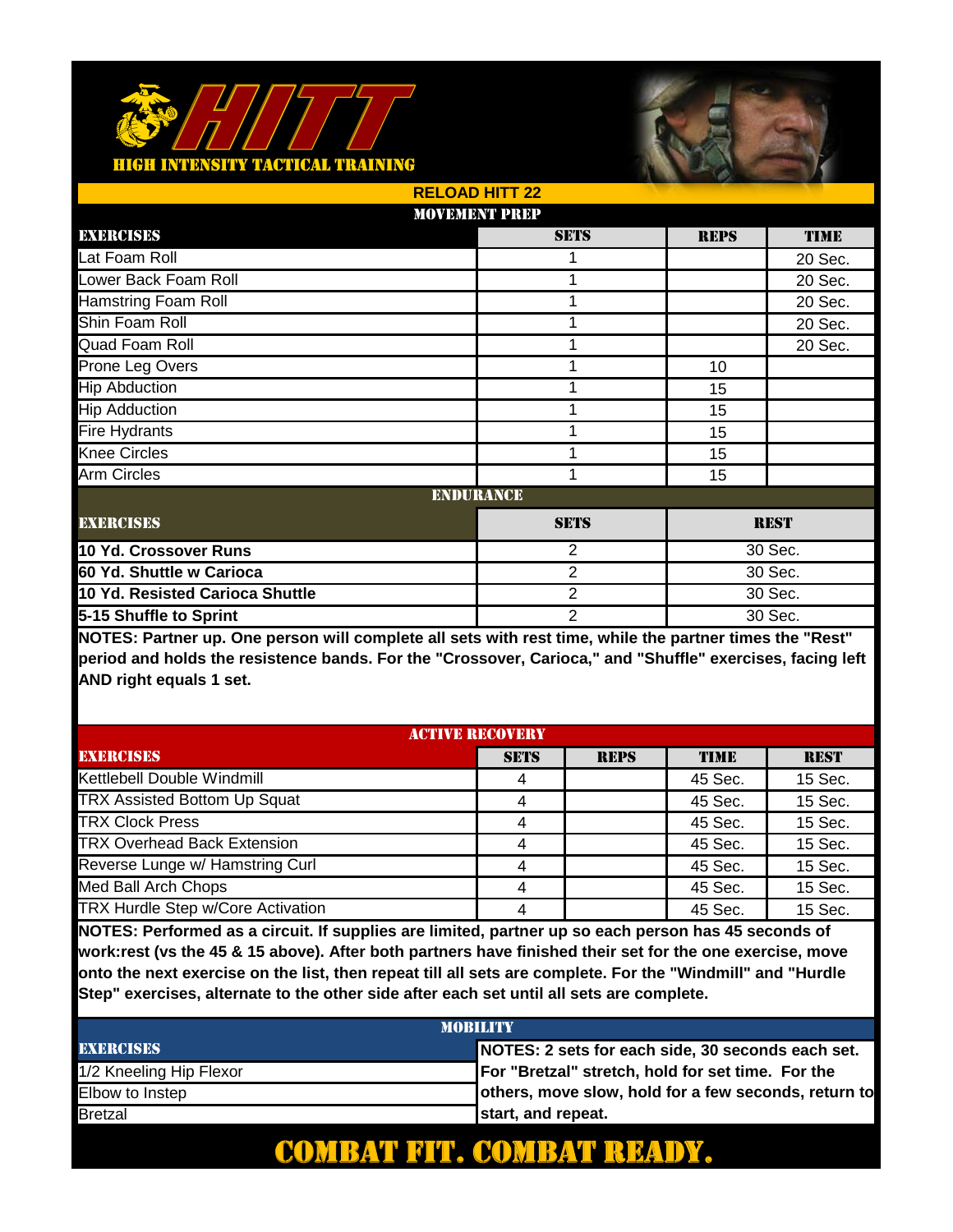

|                             | <b>RELOAD HITT 23</b> |             |             |             |
|-----------------------------|-----------------------|-------------|-------------|-------------|
|                             | <b>MOVEMENT PREP</b>  |             |             |             |
| EXERCISES                   |                       | <b>SETS</b> | <b>REPS</b> | <b>TIME</b> |
| <b>Upper Back Foam Roll</b> |                       |             |             | 20 Sec.     |
| Lower Back Foam Roll        |                       | 1           |             | 20 Sec.     |
| <b>Hamstring Foam Roll</b>  |                       | 1           |             | 20 Sec.     |
| Quad Foam Roll              |                       | 1           |             | 20 Sec.     |
| Shin Foam Roll              |                       | 1           |             | 20 Sec.     |
| <b>Fire Hydrants</b>        |                       |             | 15          |             |
| Heel / Toe Raise            |                       | 1           | 15          |             |
| <b>Knee Circles</b>         |                       | 1           | 15          |             |
| Lateral Side Bends          |                       | 1           | 15          |             |
| Trunk Flexion / Extension   |                       | 1           | 15          |             |
| <b>Arm Circles</b>          |                       | 1           | 15          |             |
|                             | <b>ENDURANCE</b>      |             |             |             |
| <b>EXERCISES</b>            |                       | <b>SETS</b> |             | <b>REST</b> |
| <b>Hills - Sprint</b>       |                       | 3           | 30 Sec.     |             |
| <b>Hills - Shuffle</b>      |                       | 2           | 30 Sec.     |             |
| <b>Forward Sled Pull</b>    |                       | 3           |             | 30 Sec.     |
| <b>Reverse Sled Pull</b>    |                       | 3           | 30 Sec.     |             |

**NOTES: If hills are not available, replace "Sprints" with "10 Yd. Resisted Forward Shuttles" and the "Shuffles" with "10 Yd. Resisted Shuffle Shuttle." For the "Shuffle" exercise, facing left AND right equals 1 set.** 

| <b>ACTIVE RECOVERY</b>            |             |             |             |             |
|-----------------------------------|-------------|-------------|-------------|-------------|
| <b>EXERCISES</b>                  | <b>SETS</b> | <b>REPS</b> | <b>TIME</b> | <b>REST</b> |
| <b>TRX Hip Drop</b>               |             |             | 45 Sec.     | 15 Sec.     |
| TRX Split Squat (w/M Deltoid Fly) |             |             | 45 Sec.     | 15 Sec.     |
| Split Squat Med Ball Chest Pass   |             |             | 45 Sec.     | 15 Sec.     |
| <b>TRX Clock Pull</b>             |             |             | 45 Sec.     | 15 Sec.     |
| <b>TRX Cossack</b>                |             |             | 45 Sec.     | 15 Sec.     |
| <b>TRX T-Spine Rotation</b>       |             |             | 45 Sec.     | 15 Sec.     |
| 3 Way Plank                       |             |             | 45 Sec.     | 15 Sec.     |

**NOTES: Performed as a circuit. If supplies are limited, partner up so each person has 45 seconds of work:rest (vs the 45 & 15 above). After both partners have finished their set for the one exercise, move onto the next exercise on the list, then repeat till all sets are complete. For the "Split Squat" and "Tspine" exercises, alternate to the other side after each set until all sets are complete. For the "3 Way Plank," each position is held for 15 seconds.**

| <b>MORILITY</b>           |                                                       |  |  |  |
|---------------------------|-------------------------------------------------------|--|--|--|
| <b>EXERCISES</b>          | NOTES: 2 sets for each side, 30 seconds each set.     |  |  |  |
| 1/2 Kneeling Dorsiflexion | Move slowly to where it takes 2-4 seconds to move     |  |  |  |
| Elbow to Instep           | and hold the scratch before returning to the starting |  |  |  |
| T-Spine Rib Grab          | position. Repeat until finished.                      |  |  |  |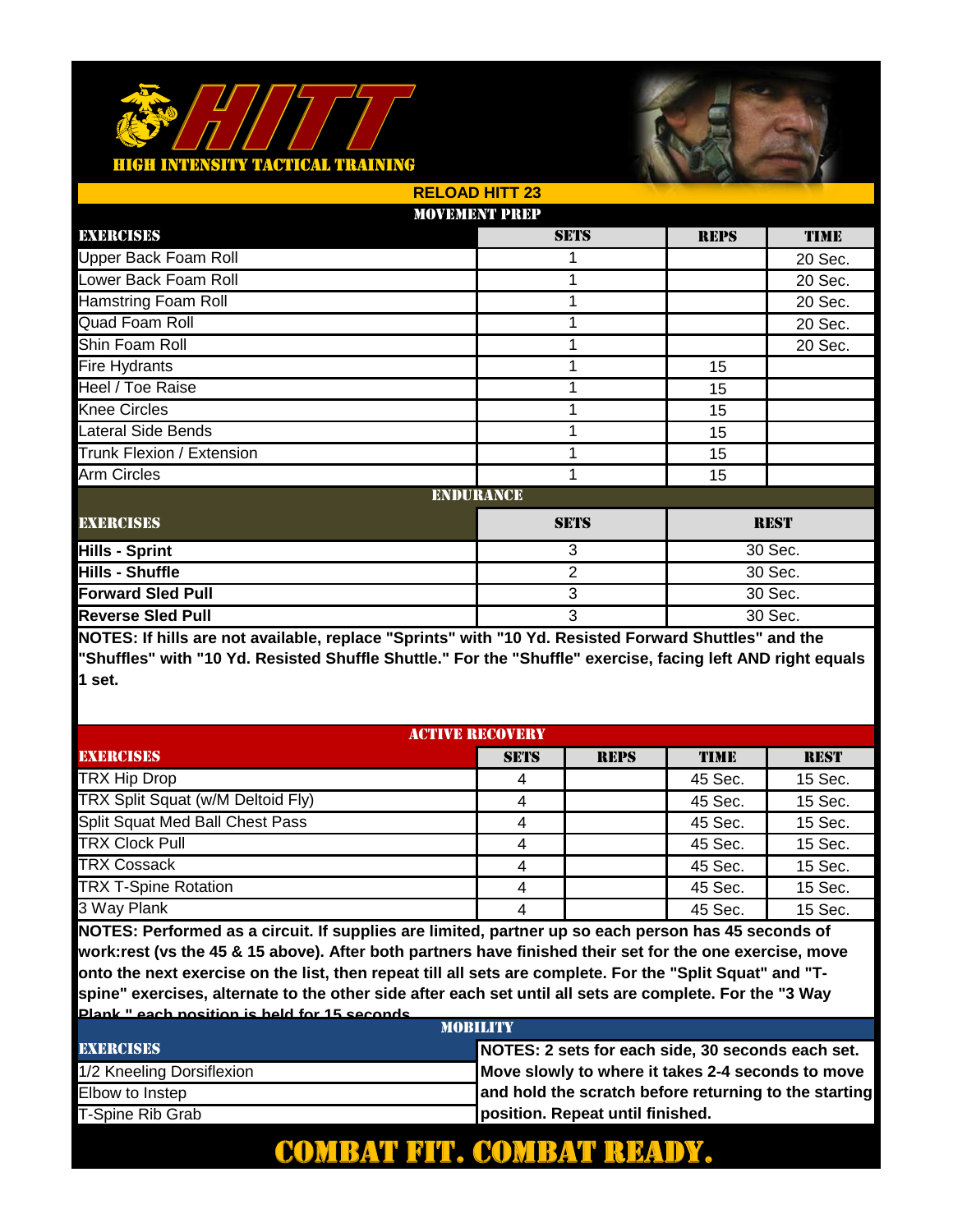#### <u> FACTICAL TRAINING</u>



|                                 | <b>RELOAD HITT 24</b> |                |             |             |  |
|---------------------------------|-----------------------|----------------|-------------|-------------|--|
|                                 | <b>MOVEMENT PREP</b>  |                |             |             |  |
| EXERCISES                       |                       | <b>SETS</b>    | <b>REPS</b> | <b>TIME</b> |  |
| Calf Foam Roll                  |                       |                |             | 20 Sec.     |  |
| Piriformis Foam Roll            |                       | 1              |             | 20 Sec.     |  |
| Lat Foam Roll                   |                       | 1              |             | 20 Sec.     |  |
| <b>TFL Foam Roll</b>            |                       | 1              |             | 20 Sec.     |  |
| Inner Thigh Foam Roll           |                       | 1              |             | 20 Sec.     |  |
| <b>Hip Abduction</b>            |                       |                | 15          |             |  |
| <b>Hip Adduction</b>            |                       | 1              | 15          |             |  |
| Prone Leg Overs                 |                       |                | 15          |             |  |
| Supine Leg Overs                |                       | 1              | 15          |             |  |
| <b>Knee Circles</b>             |                       | 1              | 15          |             |  |
| Heel / Toe Raise                |                       | 1              | 15          |             |  |
|                                 | <b>ENDURANCE</b>      |                |             |             |  |
| <b>EXERCISES</b>                |                       | <b>SETS</b>    |             | <b>REST</b> |  |
| 10 Yd. Resisted Shuffle Shuttle |                       | 2              |             | 30 Sec.     |  |
| 10 Yd. Resisted Carioca Shuttle |                       | 2              | 30 Sec.     |             |  |
| 10 Yd. Crossover Runs           |                       | $\overline{2}$ |             | 30 Sec.     |  |
| 5-15 Shuffle to Sprint          |                       | $\overline{2}$ | 30 Sec.     |             |  |

**NOTES: Partner up and complete all sets before moving into the next exercise on the list. Partners time the runner's "Rest" period. For all of exercises above, facing left AND right equals 1 set.** 

| <b>ACTIVE RECOVERY</b>                  |             |             |             |             |
|-----------------------------------------|-------------|-------------|-------------|-------------|
| <b>EXERCISES</b>                        | <b>SETS</b> | <b>REPS</b> | <b>TIME</b> | <b>REST</b> |
| Kettlebell Windmill                     |             |             | 45 Sec.     | 15 Sec.     |
| TRX Split Squat (w/Y Deltoid Fly)       |             |             | 45 Sec.     | 15 Sec.     |
| Cook Hip Lift                           |             |             | 45 Sec.     | 15 Sec.     |
| <b>TRX Split Fly</b>                    | 4           |             | 45 Sec.     | 15 Sec.     |
| TRX Forward Lunge w/ Hip Flexor Stretch |             |             | 45 Sec.     | 15 Sec.     |
| <b>TRX Resisted Torso Rotation</b>      | 4           |             | 45 Sec.     | 15 Sec.     |
| <b>TRX Body Saw</b>                     |             |             | 45 Sec.     | 15 Sec.     |

**NOTES: Performed as a circuit. If supplies are limited, partner up so each person has 45 seconds of work:rest (vs the 45 & 15 above). After both partners have finished their set for the one exercise, move onto the next exercise on the list, then repeat till all sets are complete. For the "Windmill, Split Squat," and "Torso Rotation" exercises, alternate to the other side after each set until all sets are complete.** 

| <b>MOBILITY</b>           |                                                      |  |  |  |
|---------------------------|------------------------------------------------------|--|--|--|
| <b>EXERCISES</b>          | NOTES: 2 sets for each side, 30 seconds each set.    |  |  |  |
| Ankle Mobility            | For "Bretzal" stretch, hold for set time. For the    |  |  |  |
| 1/2 Kneeling Dorsiflexion | others, move slow, hold for a few seconds, return to |  |  |  |
| Bretzal                   | start, and repeat.                                   |  |  |  |